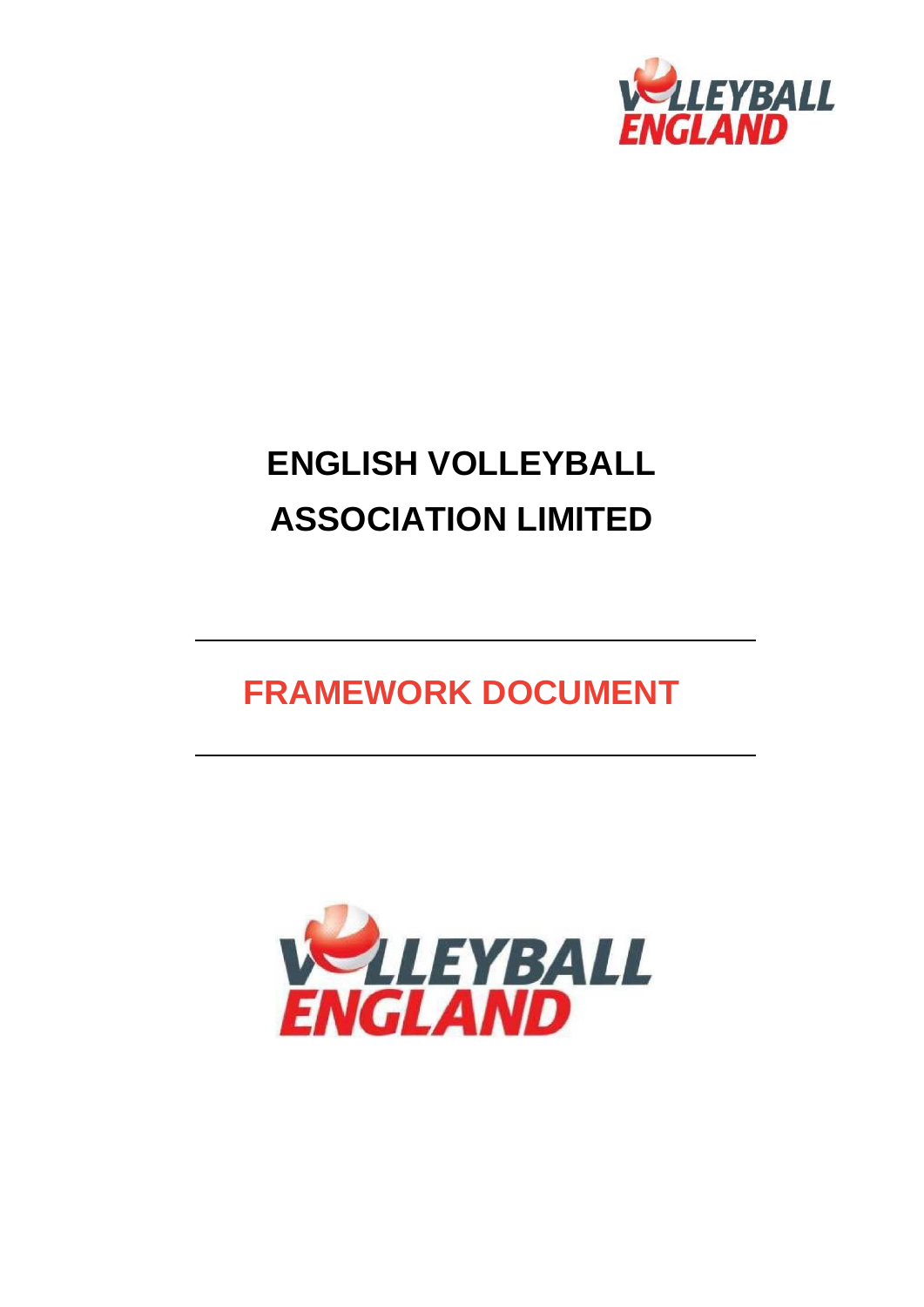

### 1. **INTRODUCTION**

- 1.1 Volleyball England is the brand name of the English Volleyball Association Limited (referred to in this Framework as the **"Organisation"**). The Organisation is recognised by FIVB, CEV, World ParaVolley**,** European ParaVolley Association, British Volleyball, UK Sport and Sport England as the National Governing Body for the sport and recreation of volleyball in all its disciplines, including without limitation indoor volleyball, beach volleyball and sitting volleyball in England, Isle of Man and the Channel Islands which territories are referred to as **"England"**. The Organisation is responsible for the development, promotion and delivery of the sport of volleyball, in all its disciplines, across England.
- 1.2 This Framework document forms part of the constitution of the Organisation, and supplements the Articles of Association (**"Articles"**). Defined terms in this Framework shall have the meaning set out in the Articles unless otherwise stated.
- 1.3 The Articles detail the categories of membership of the Organisation, the organisation of member meetings (and voting at the same), the establishment of the Board, appointment of Directors, the Board's power to delegate authority and other administrative arrangements.
- 1.4 This Framework builds upon the Articles by providing further, more operational or administrative details relating to:
	- 1.4.1 membership of the Organisation, the mechanisms for becoming a member of the Organisation and the administration of membership;
	- 1.4.2 the benefits available to members of the Organisation;
	- 1.4.3 the, roles, structure and administration of the Regional Associations and Area Associations, Sub-Groups, Committees and Working Groups;
	- 1.4.4 important policies that have application across the Organisation's activities;
	- 1.4.5 the core sports technical rules; and
	- 1.4.6 the disciplinary regulations dealing with disputes and appeals with the sport or its administration.
- 1.5 The provisions of this Framework are binding on all Members (as defined in the Articles) of the Organisation, who are deemed to agree and accept the terms of this Framework on becoming Members. This Framework should be read in conjunction with the Articles. If there are any inconsistencies between this Framework and the Articles, the provisions of the Articles will prevail.
- 1.6 The Board has responsibility for drafting, amending and updating the Framework from time to time as it sees appropriate in light of the development of the Organisation and the sport of volleyball. Any updates to the Framework will be notified to the Members of the Organisation by its publication on the Organisation's website. Any Framework updates will also be notified to Members on an annual basis at the Organisation's Annual General Meeting. Copies of the Framework will be available upon request from the Organisation's registered office as well as on the Organisation's website at [www.volleyballengland.org.](http://www.volleyballengland.org/)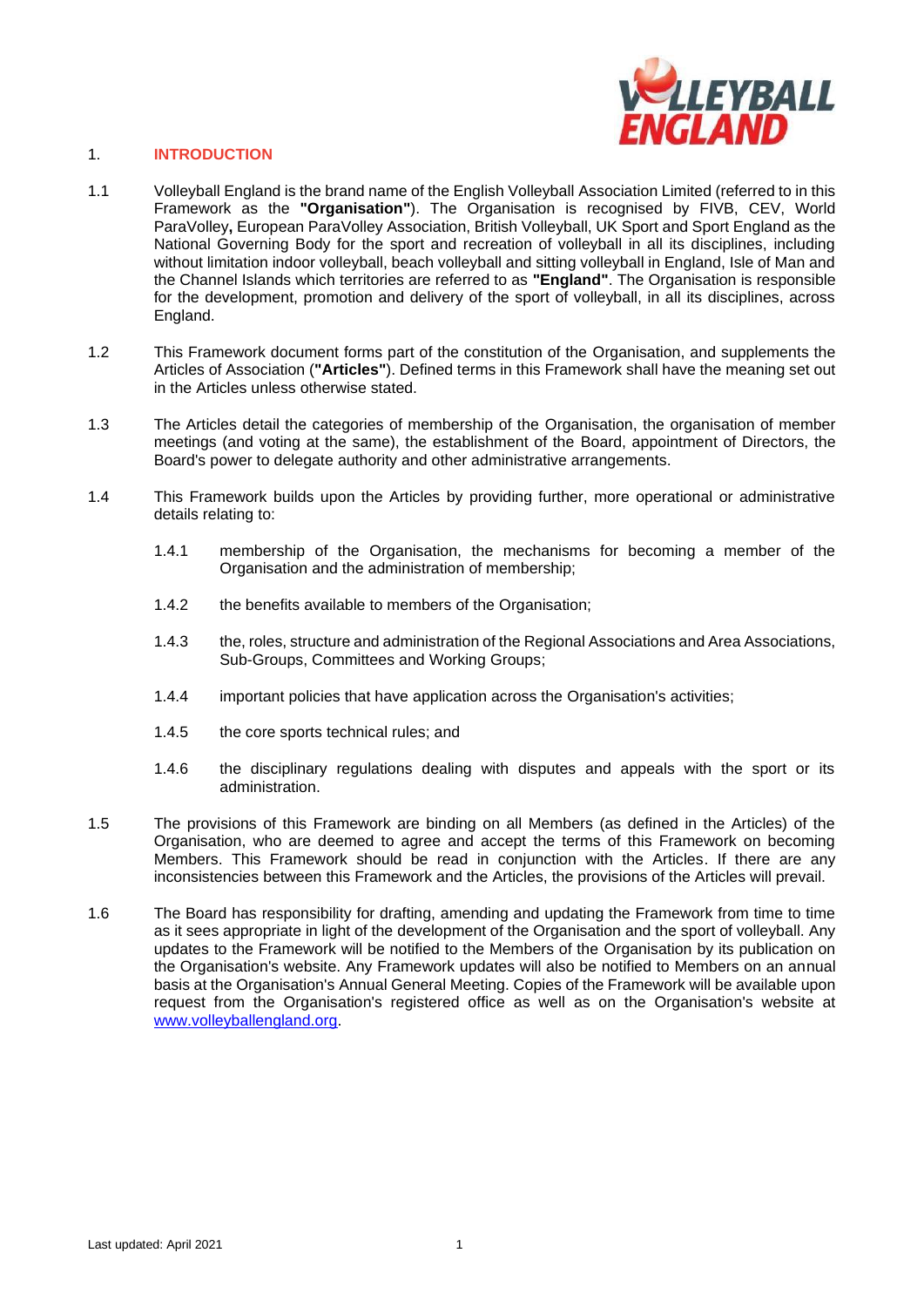

#### 2. **MISSION, VISION, VALUES AND STRATEGY**

- 2.1 The Board shall be responsible for determining the strategy of the Organisation.
- 2.2 The current Mission, Vision, Values, Guiding Principles and Strategy (the Game Plan) can be located [here.](https://www.volleyballengland.org/about_us/thegameplan) The Board shall regularly review the strategy to meet the changing needs of the Organisation and its Members.
- 2.3 The Board is responsible for developing an annual implementation plan to deliver the strategy and for the continued review and update of such implementation plan on an ongoing basis.

#### 3. **MEMBERSHIP**

- 3.1 The Articles set out the categories of membership of the Organisation and the various constitutional rights that are attached to each category of membership (for example, whether a particular category of Member has a right to attend, speak or vote at General Meetings of the Organisation).
- 3.2 This Framework sets out the mechanisms for acceptance of organisations and individuals into the various categories of Member of the Organisation, as well as detailing some of the main benefits that can be enjoyed by Members.

#### **Affiliated Clubs**

- 3.3 Volleyball clubs (being Affiliated Clubs) which are accepted by the Board to membership of the Organisation are the voting members of the Organisation.
- 3.4 To become a Member, a club must apply by:
	- 3.4.1 completing the relevant application form (which may be via Volleyzone) as advised by the Hub Team from time to time; and
	- 3.4.2 submitting the completed application together with payment for the Affiliated Club Subscription (details of the Affiliated Club Subscription which apply at the relevant time are available from the Hub Team) via Volleyzone or such other process as advised by the Hub Team from time to time.
- 3.5 The club must also promptly provide such other information reasonably required as part of the application process such as a copy of the club's constitutional documents (including for example a copy of the constitution or Articles of Organisation of the club, if the club is an incorporated Organisation).
- 3.6 The Board may, in its absolute discretion, decline any application from a club to become a member. If a club's application is not successful, the Board may (but is not obliged to) give reasons for that and the Affiliated Club Subscription payment will be returned to the club.
- 3.7 All Affiliated Clubs must continue to pay the Affiliated Club Subscription on an annual basis and provide up-to-date copies of their constitutional documents and their register of Club Members to the Organisation from time to time in accordance with Article 10.3.
- 3.8 Affiliated Clubs shall also be affiliated with their appropriate Regional Association, in accordance with Regulations 12.4 to 12.6 of the Articles.
- 3.9 Once an Affiliated Club is accepted as a Member, it will be entitled to various benefits. These benefits may be supplemented or amended by the Board from time to time but which may include, for example:
	- 3.9.1 £5 million public liability insurance covering club activities;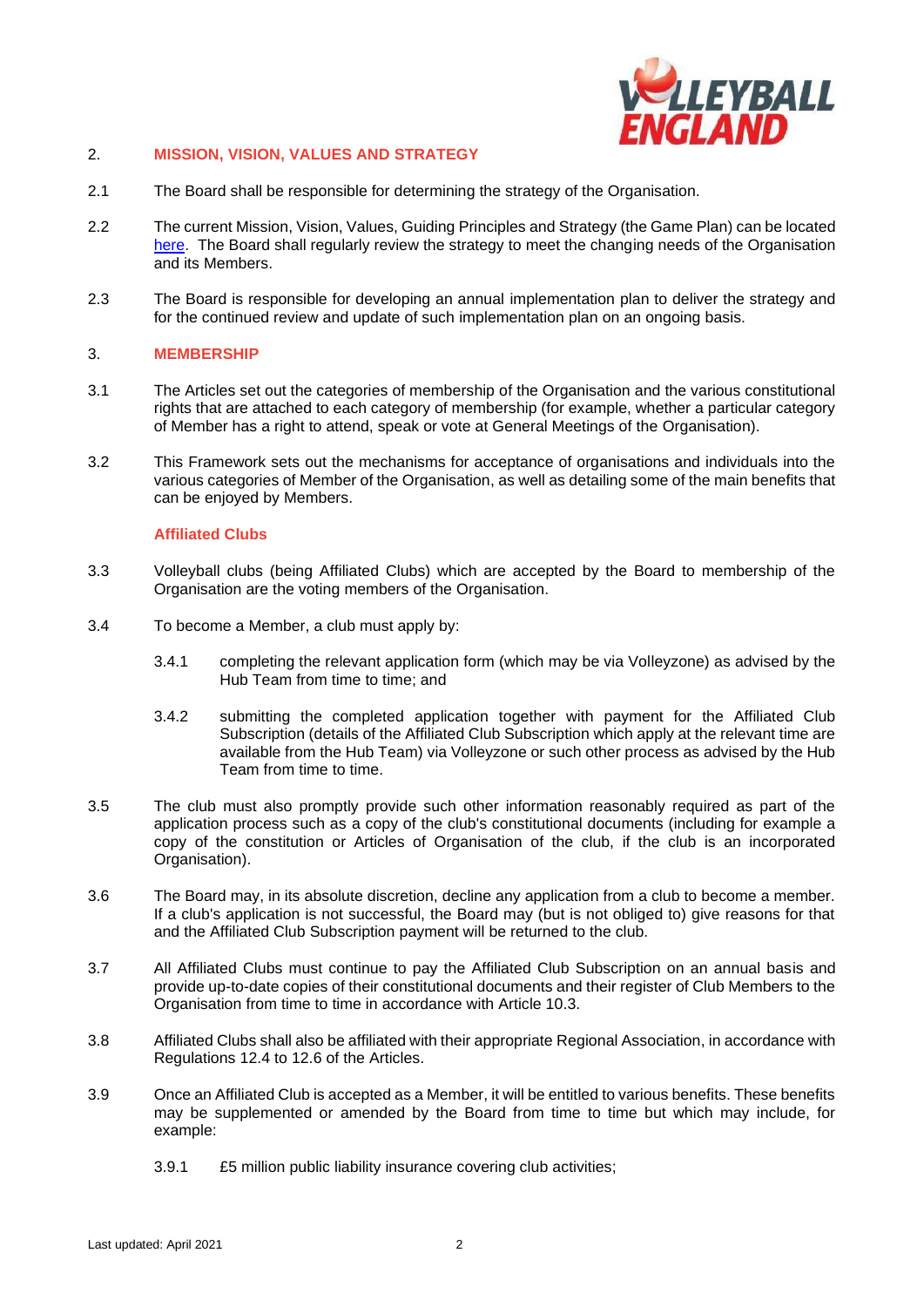

- 3.9.2 promotion of Affiliated Clubs via any database or other method utilised by the Organisation from time to time;
- 3.9.3 Right to enter all official Volleyball England competitions and tournaments;
- 3.9.4 Development support from the Organisation's staff, including any funding schemes;
- 3.9.5 Right to enter all Volleyball England Annual Awards, including Club of the Year;
- 3.9.6 Regular updates on rules and interpretations;
- 3.9.7 The Organisation's newsletter (currently called 'Time Out') direct to the inbox of the notified contact;
- 3.9.8 Discount on selected items from the Organisation's shop, including scoresheets, coaching resources and merchandise.

#### 3.10 **Voting**

- 3.10.1 Affiliated Clubs are the only category of Member that is entitled to vote. At each General Meeting Affiliate Clubs can vote by either:-
	- (a) appointing an individual to be an Appointed Representative of such Affiliated Club in accordance with Article 27; or
	- (b) appointing an individual as a proxy in accordance with Article 26,
- 3.10.2 Individual should not pro-actively contact Affiliated Clubs to be appointed as an Appointed Representative or proxy. In particular, individuals are discouraged from holding any more than 6 proxy votes at any General Meeting to ensure a fair and transparent process.

#### **Affiliated Individuals – Club Members**

- 3.11 Club Members are an Affiliated Individual form of Member. Club Members are individuals who are fully paid up members of Affiliated Clubs (being those that have paid the relevant membership or joining fee to their Affiliated Club from time to time and be included in the Affiliated Club's register of members).
- 3.12 All Club Members shall be Associate Members of the Organisation. They shall not be entitled to receive individual notice of General Meetings, but are entitled to attend General Meetings and to speak at General Meetings but not to vote (unless they are representing an Affiliated Club as a proxy or authorised representative). Club Members that intend to attend a General Meeting are asked to notify the Organisation of their intention to attend (to help with planning and logistics) but are not obliged to.
- 3.13 Club Members shall also be affiliated to their appropriate Regional Association, in accordance with Article 12.3 and 12.6 of the Articles.
- 3.14 The benefits that are made available to Club Members by the Organisation may be supplemented or amended by the Board from time to time but may include, for example:
	- 3.14.1 Free DBS Checks for eligible participants;
	- 3.14.2 The Organisation's newsletter (currently called 'Time Out') direct to your inbox;
	- 3.14.3 Discount to selected items from the Organisation's shop, including scoresheets, coaching resources and merchandise.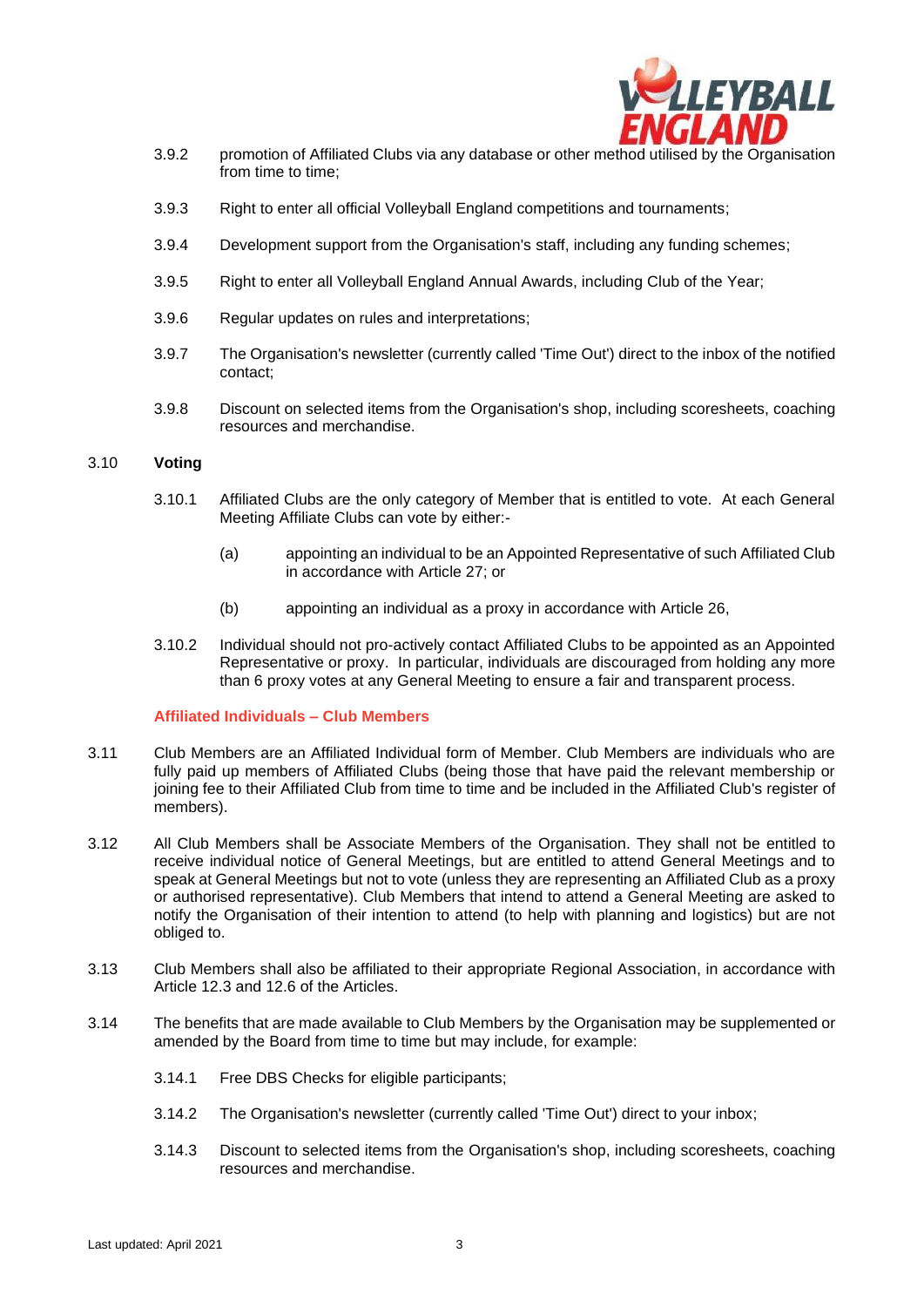

## **Affiliated Individuals – Players, Coaches and Officials**

- 3.15 The other form of Affiliated Individual (other than Club Members) includes volleyball players (e.g. national league and beach tour), coaches and technical officials. These can be Affiliated Individual Members where their application for membership and/or registration is accepted by the Board and they have paid the relevant individual subscription fee for their category (e.g. a coach has paid the annual coach registration fee).
- 3.16 Players, coaches and officials must meet the following criteria:
	- 3.16.1 *Players*: National League or Beach players that have paid the annual Individual Subscription to the Organisation.
	- 3.16.2 *Coaches*:
		- (a) To be registered as a coach you will need to provide proof as detailed below:

| To be registered as:                             | <b>Proof required</b>                                                                                                                                |
|--------------------------------------------------|------------------------------------------------------------------------------------------------------------------------------------------------------|
| <b>UKCC Level 1 Coach</b>                        | Proof of passing a Volleyball UKCC Level 1 course.                                                                                                   |
| <b>Volleyball Level 1, 2 or 3 Coach</b>          | Proof of passing the corresponding volleyball level course.                                                                                          |
|                                                  | To be registered as a Full Level 2 Coach you will also need<br>to provide proof of completing a first aid course that was over<br>4 hours in length. |
| <b>Volleyball FIVB Coach - Level 1</b><br>2 or 3 | Proof of passing the corresponding FIVB volleyball level<br>course.                                                                                  |
|                                                  |                                                                                                                                                      |

- (b) If you have an overseas coaching qualification you will need to provide a copy of your certificate and any other supporting documents you have from the course. These qualifications will then be translated by the Coaches Working Group into an English equivalent.
- 3.16.3 *Referees:*
	- (a) All referees must have the required qualifications for each form of the game they wish to referee at including sitting, indoor and beach.
	- (b) If you have an overseas referee qualification you will need to provide a copy of your certificate and any other supporting documents you have from the course. We will then be able to register you as an overseas qualified referee until you are able to be assessed in games by a referee assessor.
	- (c) To be registered as a referee you will need to provide proof as detailed below:

| To be registered as:                                                                                                 | <b>Proof required</b>                                                     |
|----------------------------------------------------------------------------------------------------------------------|---------------------------------------------------------------------------|
| 6 v 6 indoor - Grade 4; Grade<br>3R; Grade 3N; Grade 2; Grade 1;<br><b>Grade National:</b><br>Grade<br>International | Proof of passing the corresponding level of volleyball<br>referee course. |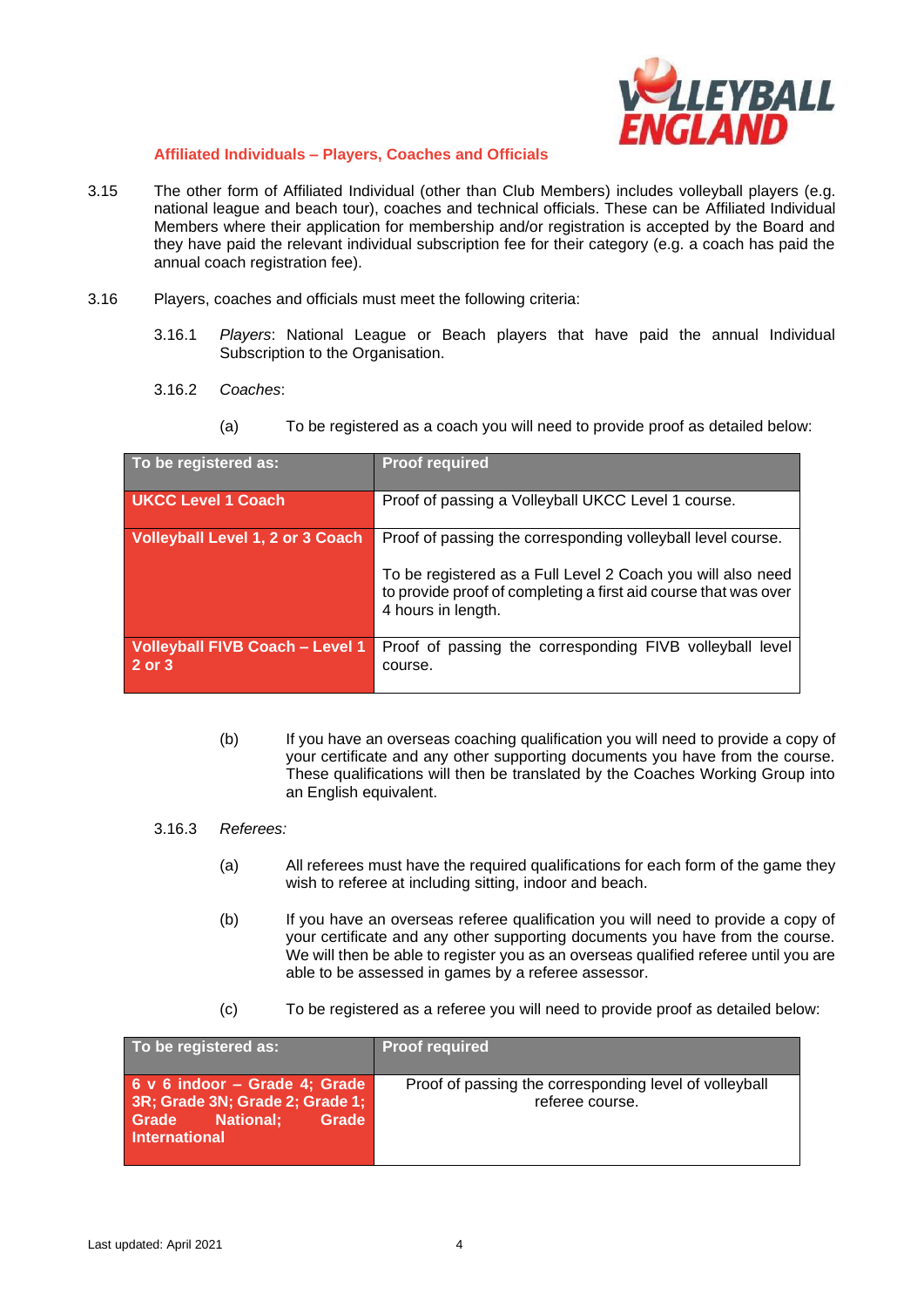| <b>ALEYBALL</b> |
|-----------------|
|                 |
|                 |

| Beach - Grade 4, Grade 3R<br>Grade 3VEBT; Grade 2; Grade 1;<br>Grade National; Grade<br><b>International</b> | Proof of passing the corresponding level of volleyball<br>referee course. |
|--------------------------------------------------------------------------------------------------------------|---------------------------------------------------------------------------|
| Sitting - Grade C; Grade B;<br><b>Grade A: Grade International</b>                                           | Proof of passing the corresponding level of volleyball<br>referee course. |

- 3.17 To become an Affiliated Individual Member of the Organisation, players, coaches and officials must apply by:
	- 3.17.1 completing the relevant application form (which may be via Volleyzone) as advised by the Hub Team from time to time; and
	- 3.17.2 submitting the completed application together with payment for the Individual Subscription (details of the Individual Subscription which applies at the relevant time are available from the Hub Team) via Volleyzone or such other process as advised by the Hub Team from time to time.
- 3.18 The individual must also promptly provide such other information reasonably required as part of the application process such as a copy of evidence (in the form of copies of certificates or similar) that the individual meets any relevant qualification criteria set out above.
- 3.19 The Board may, in its absolute discretion, decline any application from an individual to become an Affiliated Individual Member. If an individual's application is not successful, the Board may (but is not obliged to) give reasons for that and the Individual Subscription payment will be returned to the individual.
- 3.20 All Affiliated Individuals shall be Associate Members of the Organisation. They shall not be entitled to receive notice of General Meetings, but are entitled to attend General Meetings and to speak at General Meetings but not to vote (unless they are representing an Affiliated Club as a proxy or authorised presentative). Affiliated Individuals that intend to attend a General Meeting are asked to notify the Organisation of their intention to attend (to help with planning and logistics) but are not obliged to.
- 3.21 Players, coaches and officials must continue to pay the Individual Subscription on an annual basis and provide up-to-date evidence of their compliance with the qualification criteria if requested by the Organisation.
- 3.22 Players, coaches and officials shall also be affiliated to their appropriate Regional Association, in accordance with Articles 12.3 and 12.6 of the Articles.
- 3.23 Once a player, coach or official is accepted as a Member they will be entitled to various benefits. These benefits may be supplemented or amended by the Board from time to time but which may include, for example:
	- 3.23.1 Access to any applicable coach's conference (not available for non-registered coaches);
	- 3.23.2 Access to CPD workshops, UKCC Level 2 course and Level 3 coaching course (Prerequisite);
	- 3.23.3 Monthly edition of our Coaching Newsletter to your inbox (Including interviews, resources and tips);
	- 3.23.4 Free subscription to the Organisation's e-news;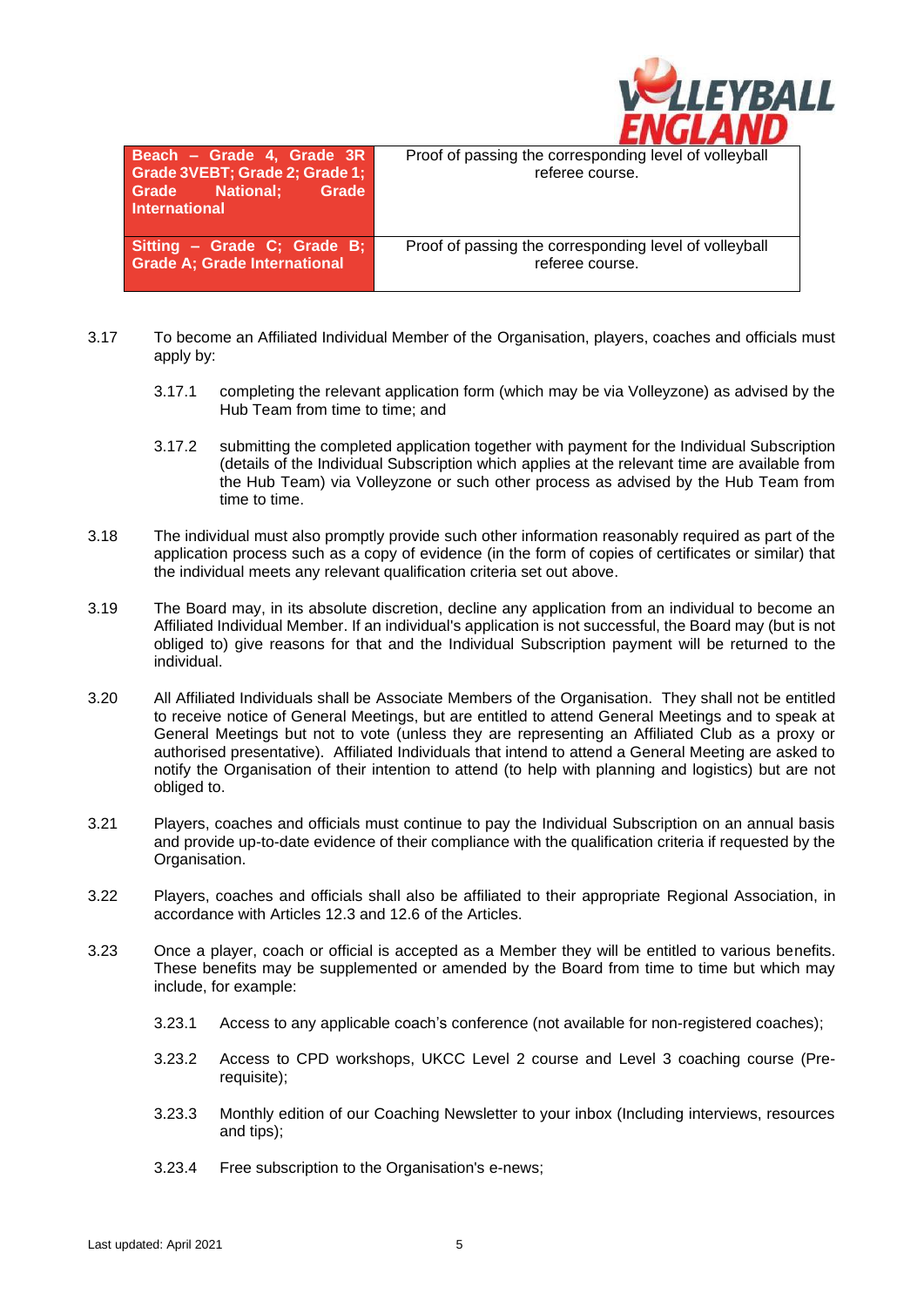

- 3.23.5 Ability to coach/assist coach within the Organisation's national leagues;
- 3.23.6 Be on the mailing list for any coaching/development opportunities in your area;
- 3.23.7 £5 million public liability insurance;
- 3.23.8 Free Volleyball England DBS checks for eligible coaches and officials;
- 3.23.9 Right to officiate all official Volleyball England competitions and tournaments;
- 3.23.10 Access to any applicable refereeing conference;
- 3.23.11 Development support from the Organisation's staff;
- 3.23.12 Regular updates on rules and interpretations;
- 3.23.13 Discount on selected items from the Organisation's shop.
- 3.23.14 Great discounts and offers from the Organisation's partners, including discounts on hotel stays.

#### **Regional Associations**

- 3.24 There are nine Regional Associations each representing one of the English regions recognised by Sport England, namely North East, North West, Yorkshire, East Midlands, West Midlands, Eastern, London, South East and South West.
- 3.25 Each Regional Association shall be an Associate Member of the Organisation. They shall not be entitled to receive individual notice of General Meetings, but are entitled to attend General Meetings and to speak at General Meetings but not to vote (unless they are representing an Affiliated Club as a proxy or authorised representative). Regional Associations that intend to attend a General Meeting are asked to notify the Organisation of their intention to attend (to help with planning and logistics) but are not obliged to.
- 3.26 Each Regional Association shall be responsible for implementing and administering the policies promulgated by the Organisation from time to time for the development of the sport of volleyball in all its disciplines within their jurisdiction.
- 3.27 The role of the Regional Association shall include (but not necessarily be limited to) producing and managing a regional strategy for the sport, arranging coach and officials education courses, administering regional/area/local leagues in conjunction with Area Associations, managing and coordinating the regional talent development programme, providing a link between the Organisation and the members, arranging competitions for all forms of the game, directing people to clubs when requested, providing facility advice and, where appropriate, source funding to support talented individuals.
- 3.28 Each Regional Association shall ensure that the Organisation is provided with an up-to-date copy of the constitution of the Regional Association from time to time, including any amendments that may be made to that constitution. Each Regional Association must ensure that the following principles are reflected in the terms of their constitution:
	- 3.28.1 A mechanism for the appointment of the Chair of the Regional Association must be included and such appointment shall be subject to the approval of the Board;
	- 3.28.2 Each Regional Association must hold an annual general meeting (AGM) in each year, to which the CEO of the Organisation will be invited;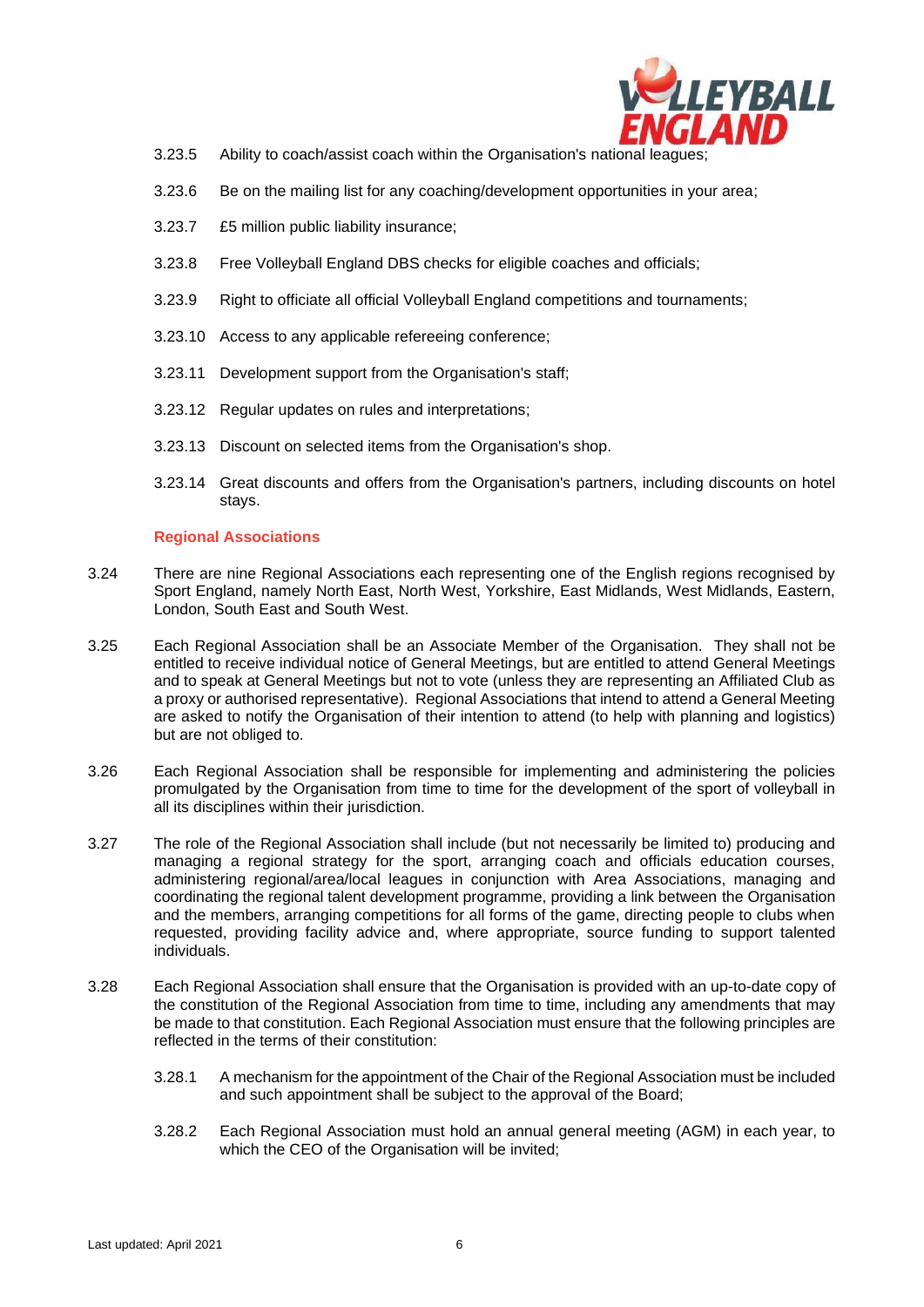

- 3.28.3 The constitution must include provisions relating to the scheduling and frequency of board and general meetings, including the AGM and notification of such meetings to the secretary of the Organisation;
- 3.28.4 Each Regional Association shall inform the Organisation of its financial year;
- 3.28.5 Details relating to the form and frequency of reporting of financial matters and other activities to the Board, including as a minimum submission of annual returns and balance sheets to the Board within three months of the end of the financial year; and
- 3.28.6 On dissolution of the relevant Regional Association, any funds remaining shall be passed to the Organisation.

#### **Area Associations**

- 3.29 Area Associations shall either be:
	- 3.29.1 established by Regional Associations to delegate responsibilities within the jurisdiction of the relevant Regional Association; or
	- 3.29.2 established by a third party for a particular area to oversee the volleyball activity in such area,

in each case for the administration of leagues and competitions and other appropriate activities such as running technical official and coaching courses.

- 3.30 Each Area Association shall be an Associate Member of the Organisation. They shall not be entitled to receive individual notice of General Meetings, but are entitled to attend General Meetings and to speak at General Meetings but not to vote (unless they are representing an Affiliated Club as a proxy or authorised representative). Area Associations that intend to attend General Meetings are asked to notify the Organisation of their intention to attend (to help with planning and logistics) but are not obliged to.
- 3.31 The role of the Area Association shall include (but not necessarily be limited to) the coordination and administration of area and local leagues, arranging coach and referee education courses and promoting the sport at a local level.
- 3.32 Each Area Association as it considers appropriate will also implement and administer the policies promulgated by the Organisation from time to time for the development of the sport of volleyball in all its disciplines within their jurisdiction.
- 3.33 Each Area Association shall ensure that the Organisation is provided with an up-to-date copy of the constitution of the Area Association from time to time, including any amendments that may be made to that constitution. Each Area Association must ensure that the following principles are reflected in the terms of their constitution:
	- 3.33.1 A mechanism for the appointment of the Chair of the Area Association must be included and such appointment shall be subject to the approval of the Board;
	- 3.33.2 Each Area Association must hold an annual general meeting (AGM) in each year;
	- 3.33.3 The constitution must include provisions relating to the scheduling and frequency of board and general meetings, including the AGM and notification of such meetings to the secretary of the Organisation;
	- 3.33.4 Each Area Association shall inform the Organisation of its financial year;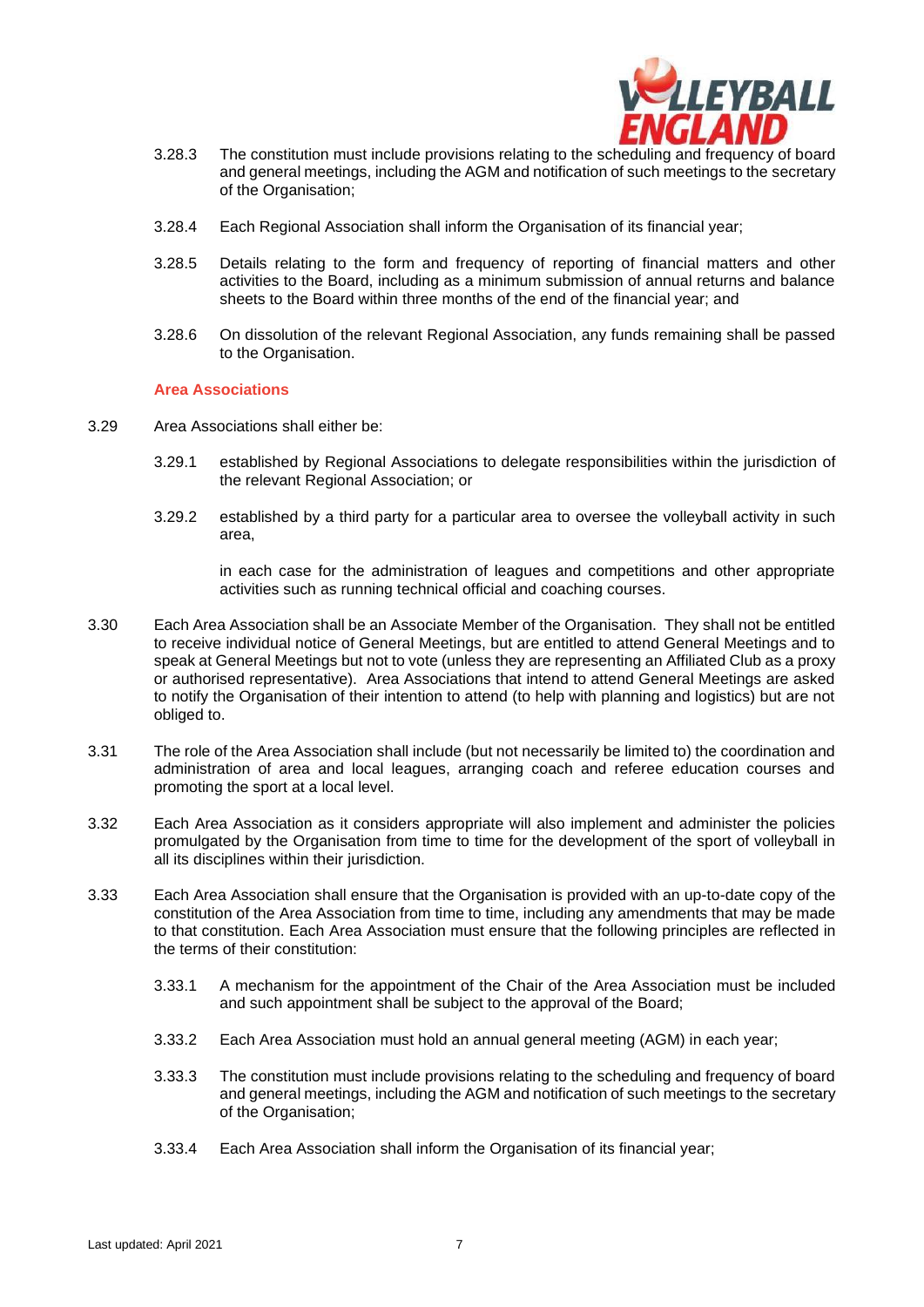

- 3.33.5 Details relating to the form and frequency of reporting of financial matters and other activities to the Board, including as a minimum submission of annual returns and balance sheets to the Board within three months of the end of the financial year; and
- 3.33.6 On dissolution of the relevant Area Association, any funds remaining shall be passed to the Organisation.

#### **Honorary Life Members**

- 3.34 Honorary Life Members may be accepted as Associate Members of the Organisation pursuant to Article 15 of the Articles.
- 3.35 All Affiliated Honorary Life Members shall be Associate Members of the Organisation. They shall not be entitled to receive notice of General Meetings, but are entitled to attend General Meetings and to speak at General Meetings but not to vote (unless they are representing an Affiliated Club as a proxy or authorised presentative). Affiliated Individuals that intend to attend a General Meeting are asked to notify the Organisation of their intention to attend (to help with planning and logistics) but are not obliged to.
- 3.36 Honorary Life Members are entitled to various membership benefits. These benefits may be supplemented or amended by the Board from time to time but which may include, for example:
	- 3.36.1 the Organisation's newsletter (currently called 'Time Out') direct to your inbox;
	- 3.36.2 discount to selected items from the Organisation's shop, including scoresheets, coaching resources and merchandise.
- 3.37 From time to time the Board may (at its discretion) elect an "Honorary President" from the Honorary Life Members for a specified period (determined by the Board). The Honorary President shall be entitled to attend events as a representative of the Organisation from time to time as directed by the Board. For the avoidance of doubt, the Honorary President shall have no right to attend Board meetings (unless invited by the Board from time to time, in which case he or she shall have no right to vote at such Board meetings).
- 3.38 Guidelines for awarding the title of Honorary President:
	- 3.38.1 The individual would have given considerable service to the Organisation, mainly as a Director or Delivery Lead, and are willing to give some further time to volleyball in England;
	- 3.38.2 They are not currently a Director or Delivery Lead;
	- 3.38.3 An Honorary President would not ordinarily attend Board meetings, unless presenting on a project or invited to attend by the Chair of the Board.
	- 3.38.4 An Honorary President would have no decision-making authority; they will give advice and make recommendations only.
	- 3.38.5 An Honorary President could be consulted on various initiatives and issues.
	- 3.38.6 An Honorary President, with other specialists, could be called in to advise the Organisation on various matters.
	- 3.38.7 An Honorary President's communication would be mainly via phone and email, so low on expenses.
- 3.39 A person will stop being an Honorary President if they:
	- 3.39.1 resign or are unable to continue;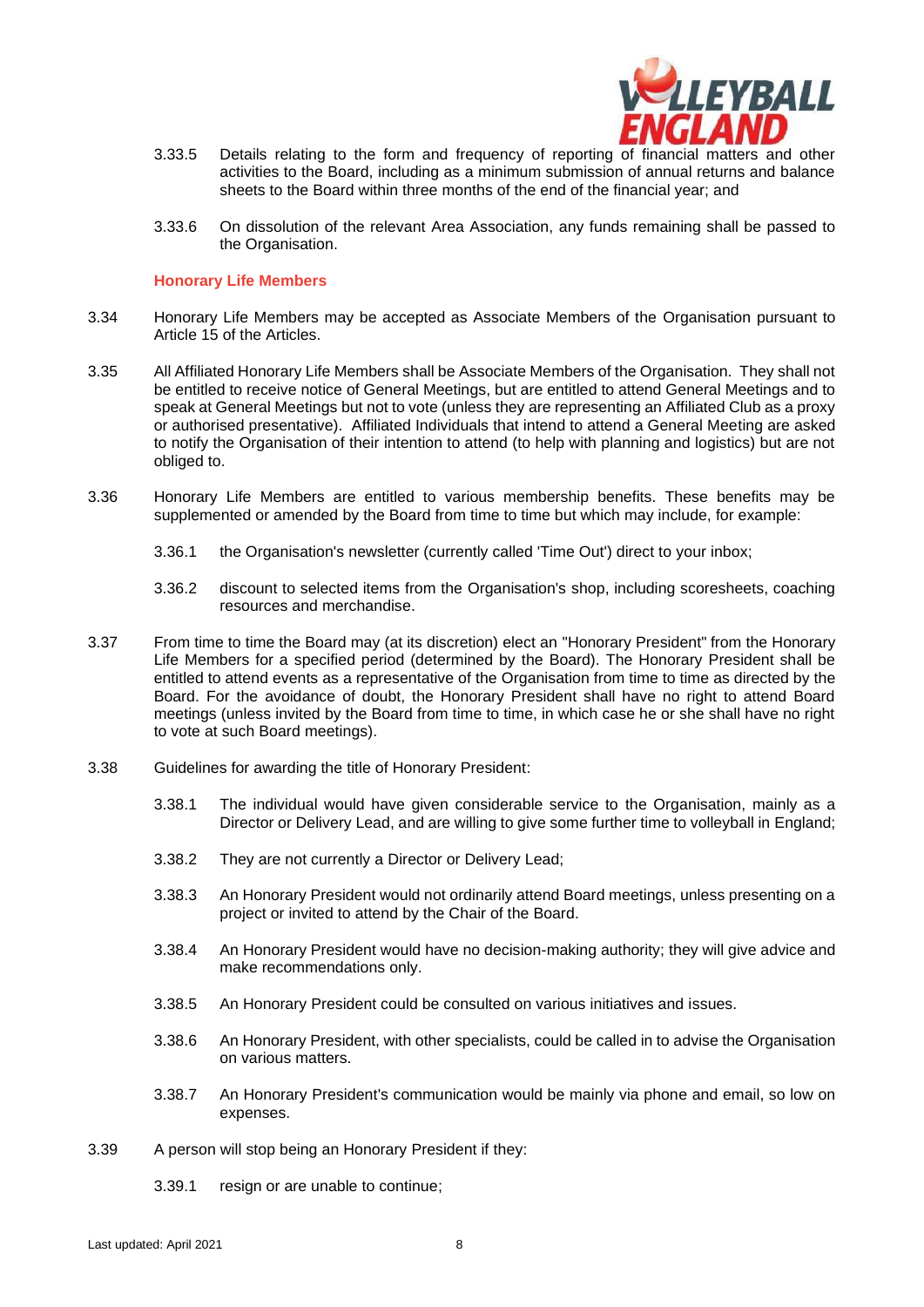

- 3.39.2 fail to carry out their role to the satisfaction of the Board;
- 3.39.3 breach any rules or regulations of Volleyball England;
- 3.39.4 are elected as a Director or Delivery Lead of Volleyball England;
- 3.39.5 become a paid employee of Volleyball England;
- 3.39.6 have served a period of 8 years.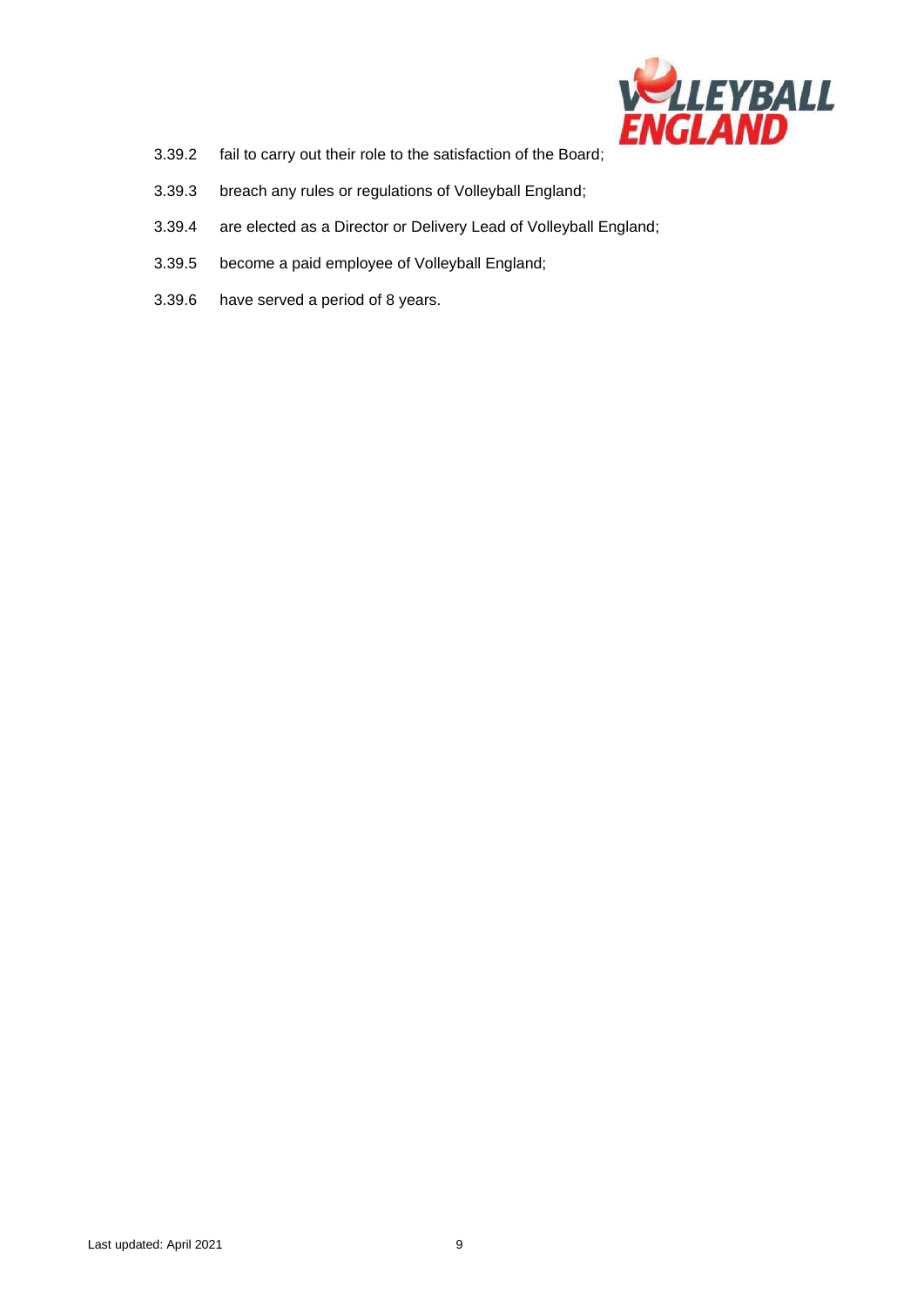

#### 4. **BOARD AND DELEGATED AUTHORITIES**

- 4.1 The Board shall be composed and recruited in accordance with the Articles. The board of the Organisation shall be:
	- 4.1.1 the ultimate decision-making body and accordingly exercise all of the powers of the Organisation;
	- 4.1.2 be responsible for setting the strategy of the Organisation; and
	- 4.1.3 maintain and demonstrate a clear division between the Board's management and oversight role and the executive's operational role.
- 4.2 The Board shall conduct their meetings and activities as outlined in the Articles.
- 4.3 Minutes from Board meetings shall be published on the Organisation's website.
- 4.4 The Board shall consist of a maximum of 12 Directors and shall be made up of:-
	- 4.4.1 four Independent Appointed Directors (one of which shall be the Chair) the Independent Appointed Directors must be Independent (as defined in the Articles) and shall be recruited through an open and transparent process and recommended to the Board for appointment by the Nominations Committee; and
	- 4.4.2 eight Elected Directors the Elected Directors must be a Member of the Organisation and shall be elected at a General Meeting of the Organisation in accordance with the Articles.
- 4.5 The Organisation has a strong and public commitment to progressing towards achieving gender parity and greater diversity generally on its Board, including, but not limited to, Black, Asian, minority ethnic (BAME) diversity and disability. The Board has, as set out in its Articles, adopted a target to achieve a minimum of 30% of each gender on its Board.
- 4.6 In accordance with the Board's right to delegate their authority in accordance with Article 29, the following the Hub Team, Sub-Groups and Committees shall be maintained by the Organisation and such Delegated Authorities shall act in accordance with the general provisions in the Articles, their terms of reference and any other direction of the Board from time to time.
- 4.7 There are three main types of Delegated Authority:-
	- 4.7.1 the Hub Team;
	- 4.7.2 Sub-Groups; and
	- 4.7.3 Committees.

each as further detailed below.

| Group of<br><b>Delegated</b><br><b>Authority</b> | <b>Delegated</b><br><b>Authority</b> | <b>Summary of Responsibilities</b>               | <b>Additional Information</b><br>and Terms of Reference                                              |
|--------------------------------------------------|--------------------------------------|--------------------------------------------------|------------------------------------------------------------------------------------------------------|
| <b>Hub Team</b>                                  | Hub Team                             | Day to day administration of the<br>Organisation | The Hub Team shall<br>consist of the roles<br>contained at Schedule 3<br>and the roles shall consist |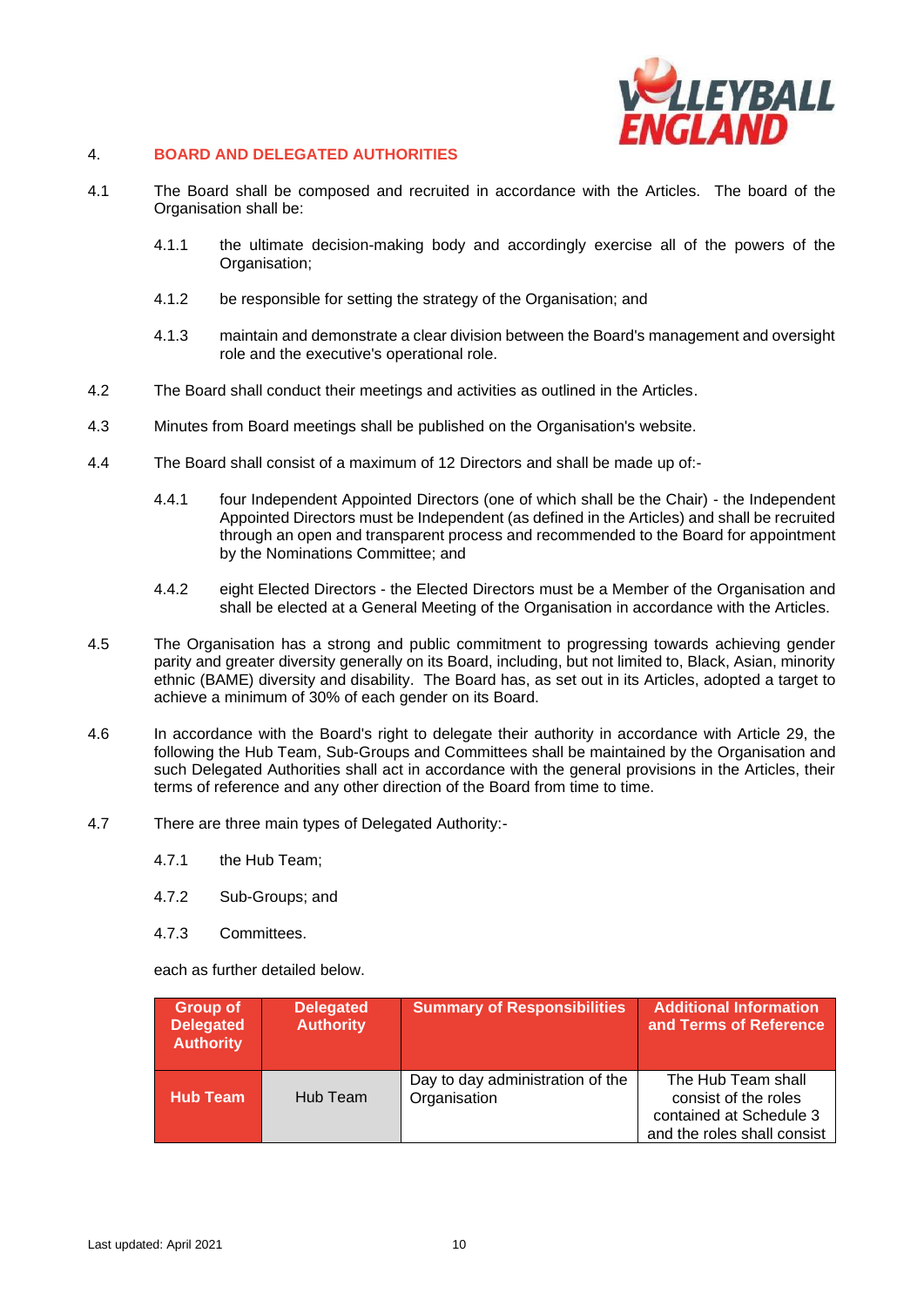

|                   |                                     |                                                                                                                                                                                                                                                                                                                                   | of the job descriptions<br>referenced therein. |
|-------------------|-------------------------------------|-----------------------------------------------------------------------------------------------------------------------------------------------------------------------------------------------------------------------------------------------------------------------------------------------------------------------------------|------------------------------------------------|
| <b>Sub-Groups</b> | Finance, Strategy<br>and Risk (FSR) | Responsible for the financial<br>matters of the Organisation<br>(including any commercial<br>income) and monitoring the risk<br>register. This shall be the Audit<br>Committee for the purposes of<br>the Code for Sports<br>Governance.                                                                                          | Available here.                                |
|                   | Volleyball for Life                 | Responsible for the Volleyball<br>for Life priority - to aim to better<br>understand,<br>articulate<br>and<br>promote the opportunities that<br>volleyball provides for anyone,<br>at any stage of their life.                                                                                                                    | Available here.                                |
|                   | Get Keep Grow                       | Responsible for the Get Keep<br>Grow priority – to look to further<br>strengthen the English<br>volleyball club structure by<br>working hand in hand with<br>clubs to help them achieve their<br>ambitions.                                                                                                                       | Available here.                                |
|                   | An Ace Service                      | Responsible for the An Ace<br>Service priority - to work<br>collaboratively to deliver and<br>continuously improve the<br>products and services that most<br>benefit our clubs and the wider<br>volleyball community, while<br>also ensuring they provide<br>healthy revenue streams that<br>enable reinvestment in the<br>sport. | Available here                                 |
| <b>Committees</b> | Disciplinary                        | Responsible for review of<br>disciplinary matters and any<br>non-adherence to the<br>Organisation's codes of<br>conduct or other policies or<br>rules from time to time                                                                                                                                                           | Available here.                                |
|                   | <b>Nominations</b>                  | Responsible for the recruitment<br>and appointment of the Board<br>and other senior positions<br>The Nominations Committee<br>shall also be responsible for<br>promoting and implementing<br>diversity across the<br>Organisation and all of its<br>activities.                                                                   | Available here                                 |

## 4.8 Each Sub-Group (other than FSR) shall have a defined set of projects which it is responsible for at any time. Each year the projects for each sub-group shall be agreed as part of the annual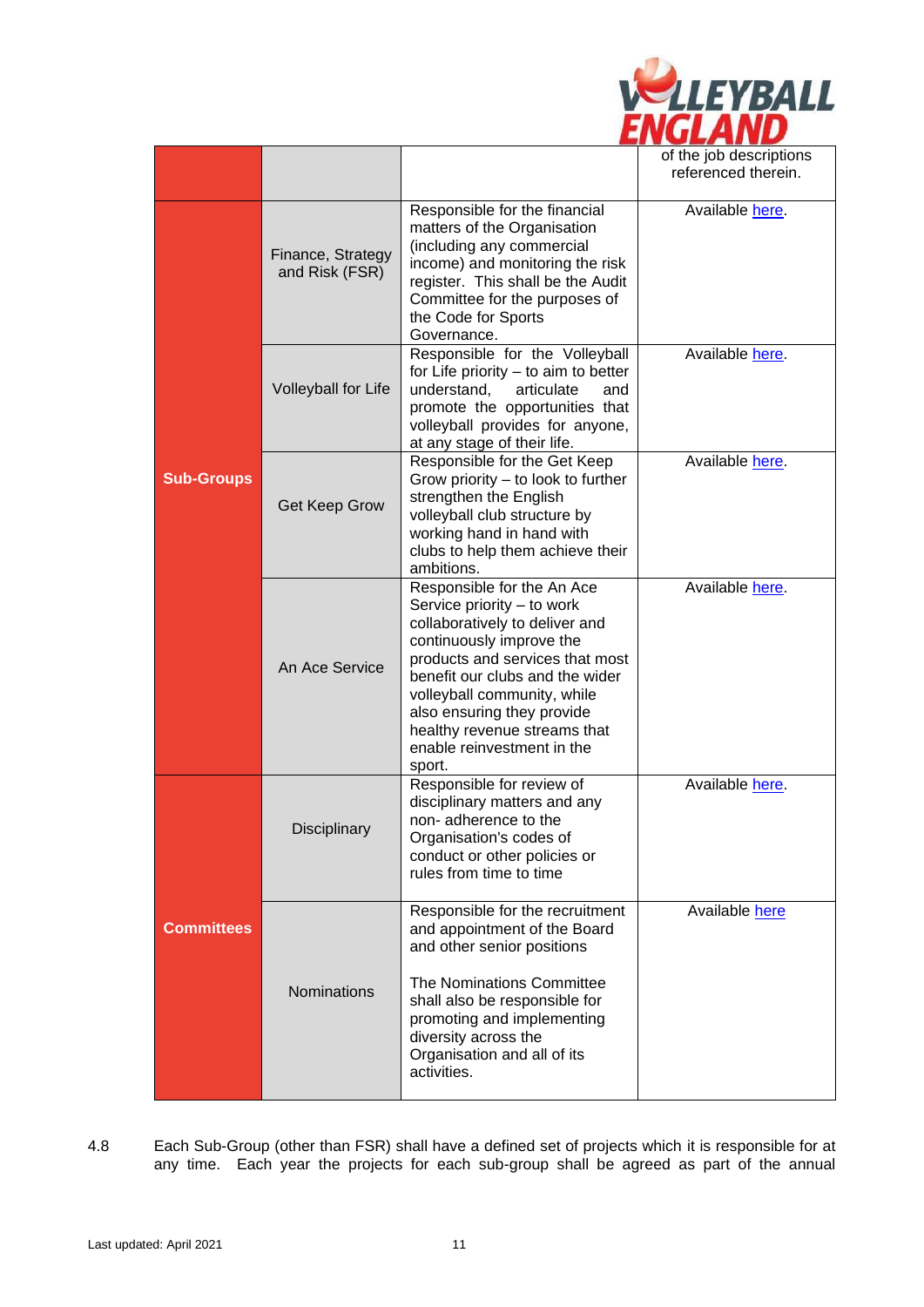

implementation plan process. Any additional projects shall be submitted in advance to the Board for approval using the template provided by the Board from time to time.

- 4.9 The Board and Sub-Group shall agree a reporting structure for each project and may appoint a project sponsor where the Sub-Group or Board determines necessary.
- <span id="page-12-1"></span>4.10 Each Sub-Group may (subject to prior approval by the Board) decide to form Working Groups with responsibility for the implementation and/or development of any specific projects within its responsibility. Where it does so the Sub-Group remains responsible for the management, oversight and reporting in respect of any such project at all times. Working Groups shall operate in accordance with the provisions of paragraphs [4.15](#page-12-0) to [4.19](#page-13-0) below.
- 4.11 Notwithstanding specific provisions in their terms of reference, all Delegated Authorities must at all times:
	- 4.11.1 act in accordance with the Articles (and specifically Article 29);
	- 4.11.2 act with integrity and be transparent;
	- 4.11.3 work towards the implementation of the Organisation's strategy; and
	- 4.11.4 consider their succession and long-term planning.

#### **Hub Team**

- 4.12 The identity of the current Hub Team shall be contained on the website at all times.
- 4.13 In the case of the Delegated Authority to the Hub Team or individuals within the Hub Team:
	- 4.13.1 the Delegated Authority shall be to manage the Organisation by implementing the policy and strategy adopted by and within a budget approved by the Board, and (if applicable) to advise the Board in relation to such policy, strategy and budget; and
	- 4.13.2 the Board shall provide any Hub Team member with a description of his or her role and the extent of his or her authority.
- 4.14 The senior management team must report regularly to the Board on the activities undertaken in managing the Organisation and provide them regularly with management accounts which are sufficient to explain the financial position of the Organisation.

#### **Working Groups and Delivery Leads**

- <span id="page-12-0"></span>4.15 Each Working Group established by a Sub-Group in accordance with paragraph [4.10](#page-12-1) shall report to the Sub-Group that has formed it in accordance with the Working Groups terms of reference which are set out [here.](https://www.volleyballengland.org/about_us/about_us_/governance) When a Working Group is formed paragraph [4.19](#page-13-0) shall be updated to record the specific remit of the Working Group.
- 4.16 Each Working Group shall have a Delivery Lead as its Chair. The Delivery Lead shall be a Member and shall be elected at an Annual General Meeting. The term of office for each Delivery Lead (unless otherwise agreed by the Board) shall be four years from the date of the Annual General Meeting at which he/she was elected and shall not exceed an aggregate period of eight consecutive years. If any role becomes vacant, the Board can co-opt a Delivery Lead until the next Annual General Meeting when the role shall be available for election.
- 4.17 Each Working Group shall (as agreed with the Sub-Group that formed it) have a defined set of projects which it is working to deliver at any one time. Each Working Group shall, in accordance with the terms of reference, keep the Sub-Group that formed it up to date at all times and shall ensure all information is agreed by the Sub-Group Chair prior to being shared with the wider volleyball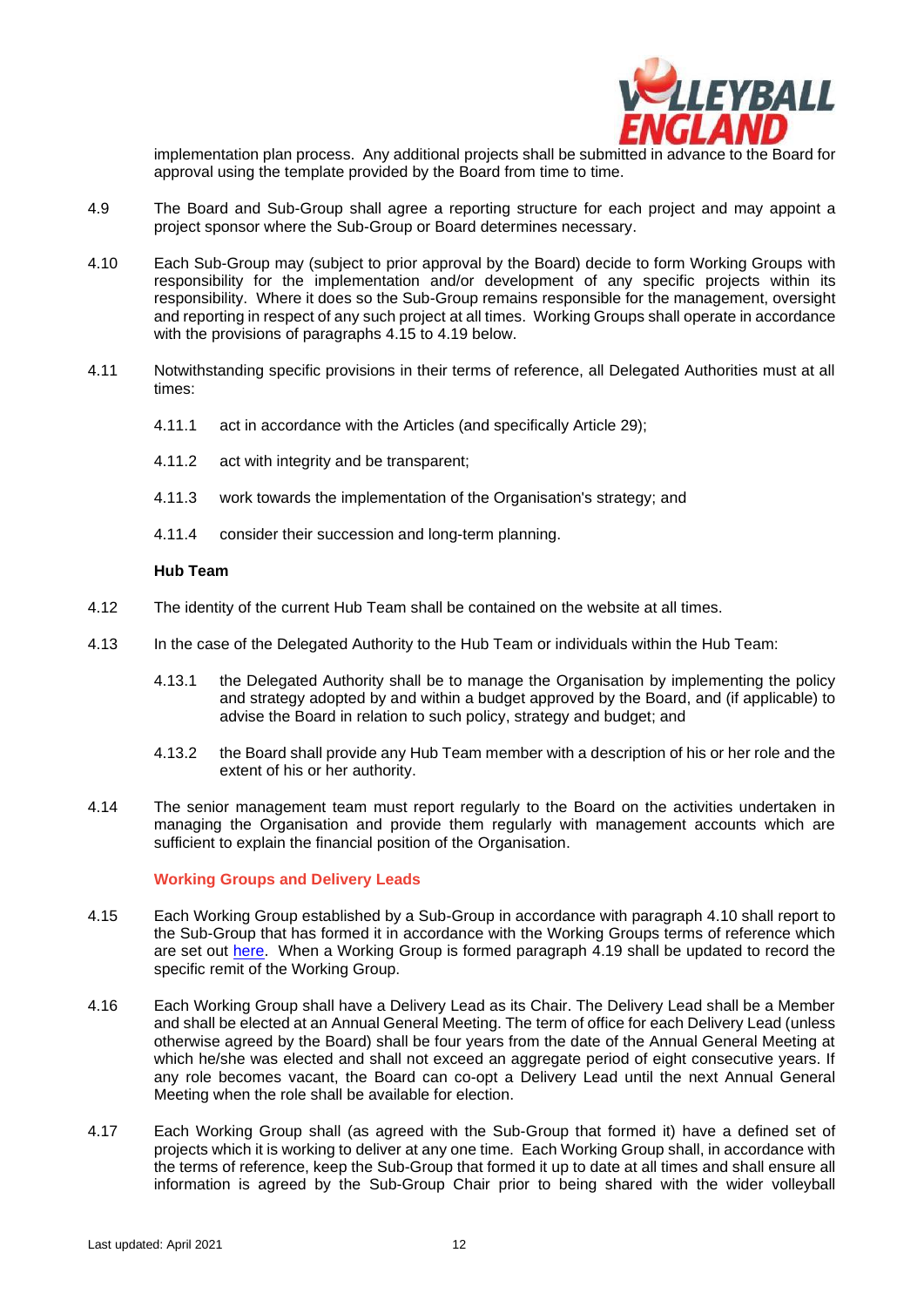

community. Each Working Group shall report to the Sub-Group on a regular basis and as requested by the Sub-Group to enable the Sub-Group to report to the Board.

- 4.18 It shall be the responsibility of the Delivery Lead to bring together a group of willing and skilled individuals that facilitate the development and delivery of the work of the Working Group. Working Groups shall not be permitted to incur any financial expenditure without the prior authorisation of the Board.
- <span id="page-13-0"></span>4.19 The following Working Groups are currently established for the delegation of operation, administration, promotion and development of specific areas of the sport as detailed below. These are currently under review by the newly formed Sub-Groups and this will be updated once the Working Groups have been formed in line with the Game Plan strategy:-

| <b>Working</b><br><b>Group</b> | <b>Summary of responsibilities</b>                                                                                                                                                                                               |
|--------------------------------|----------------------------------------------------------------------------------------------------------------------------------------------------------------------------------------------------------------------------------|
| <b>Children and</b>            | To provide an overview of the children and young people ("C&YP)" landscape;<br>$\bullet$                                                                                                                                         |
| <b>Young People</b>            | • To support the development, implementation and evolution of the Organisation's<br>strategy with a focus on C&YP                                                                                                                |
|                                | To support the Hub Team to ensure that all products and programmes remain current<br>and meet the changing needs of C&YP                                                                                                         |
|                                | • Increase the Organisation's influence within schools through teachers, to ensure that<br>C&YP are supported to develop a love of volleyball now and in the future;                                                             |
|                                | Support the creation of innovative and dynamic products that lead the way in<br>$\bullet$<br>engaging C&YP in volleyball whilst also generating a commercial return;                                                             |
|                                | • Support the development of strong and meaningful relationships with key<br>organisations (such as Youth Sport Trust, Organisation for Colleges, Club Matters)<br>in order to help more and increase C&YP access to volleyball. |
| <b>Coaching</b>                | • To provide an overview of the coaching landscape;                                                                                                                                                                              |
|                                | To support the development, implementation and evolution of the Core Market and<br>$\bullet$<br>Technical Strategies with a focus on coaching - from grassroots to elite;                                                        |
|                                | • Develop a coaching strategy / action plan (as part of the Game Plan Strategy) that<br>will support the recruitment, development, deployment and recognition of the work<br>done by volleyball coaches;                         |
|                                | Support the Hub Team in the design, coordination, implementation, evaluation and<br>$\bullet$<br>record the effectiveness of the coaching strategy;                                                                              |
|                                | • To support the Hub Team to ensuring all products and programmes remain current,<br>meet the changing needs of coaches;                                                                                                         |
|                                | Increase the Organisation's influence within the coaching environments and with<br>$\bullet$<br>agencies associated with coaching (e.g. Sports Coach UK) ensuring coaches are<br>supported to ensure lifelong participation;     |
|                                | Support the creation of innovative and dynamic products that lead the way in<br>$\bullet$<br>engaging new coaches in volleyball whilst also generating a commercial return.                                                      |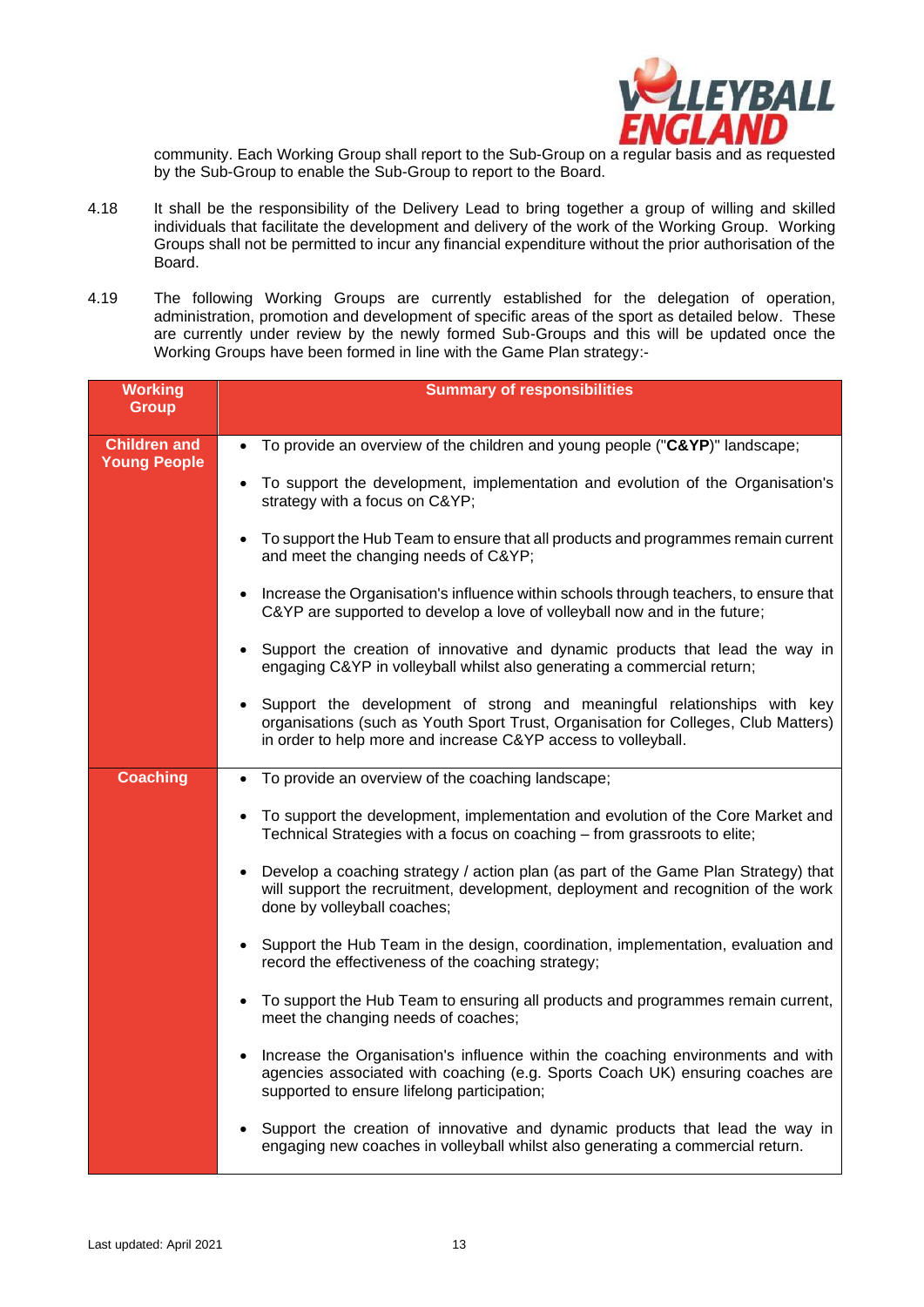

| <b>Competitions</b> | To provide an overview of the delivery of the Organisation's competitions framework;<br>$\bullet$                                                                                                                  |
|---------------------|--------------------------------------------------------------------------------------------------------------------------------------------------------------------------------------------------------------------|
|                     | To develop a competitions framework that will support the recruitment, development,<br>deployment and recognition of the work done by competition and events volunteers;                                           |
|                     | Provide expertise to support the design, coordination, implementation, evaluation<br>and record the effectiveness of individual competitions and the competitions<br>framework as a whole;                         |
|                     | To ensuring all competitions and events remain current, meet the changing needs of<br>our customers (the volleyball community) and deliver the Organisation's strategic<br>aims and objectives;                    |
|                     | Support the Organisation's aspiration to develop and deliver high quality national and<br>international competitions/events;                                                                                       |
|                     | Support the creation of innovative and dynamic competitions that lead the way in<br>engaging new participants in volleyball whilst also generating a commercial return.                                            |
| <b>Officials</b>    | To support the strategic delivery, implementation and evolution of officials with a<br>focus on officiating;                                                                                                       |
|                     | Provide technical expertise to the design, coordination, implementation, evaluation<br>and to record the effectiveness of the technical elements linked to officiating;                                            |
|                     | To support the Hub Team to ensuring all products and programmes meet the<br>technical needs of officials;                                                                                                          |
|                     | Provide the technical expertise in the creation of innovative and dynamic products<br>that lead the way in engaging new and support existing officials.                                                            |
| <b>Talent</b>       | To provide an overview of the talent landscape;<br>$\bullet$                                                                                                                                                       |
|                     | To support the development, implementation and evolution of the Core Market and<br>Technical Strategies with a focus on the talent pathway at all levels;                                                          |
|                     | Develop a talent pathway (as part of the Game Plan Strategy) that will deliver<br>highly skilled teams that can compete at an international level;                                                                 |
|                     | Support the Hub Team in the design, coordination, implementation, evaluation and<br>record the effectiveness of the talent pathway;                                                                                |
|                     | To support the Hub Team to ensuring all products and programmes remain current,<br>meet the changing needs of the Talent Team's members.                                                                           |
| <b>Technical</b>    | To be the guardians of the technical content within coaching and officiating;                                                                                                                                      |
|                     | To support the strategic delivery, implementation and evolution of the Talent Team;                                                                                                                                |
|                     | Strategies with a focus on coaching and officiating;                                                                                                                                                               |
|                     | Provide technical expertise with the design, coordination, implementation, evaluation<br>and to record the effectiveness of the technical elements the Talent Team's strategy<br>and the player development model; |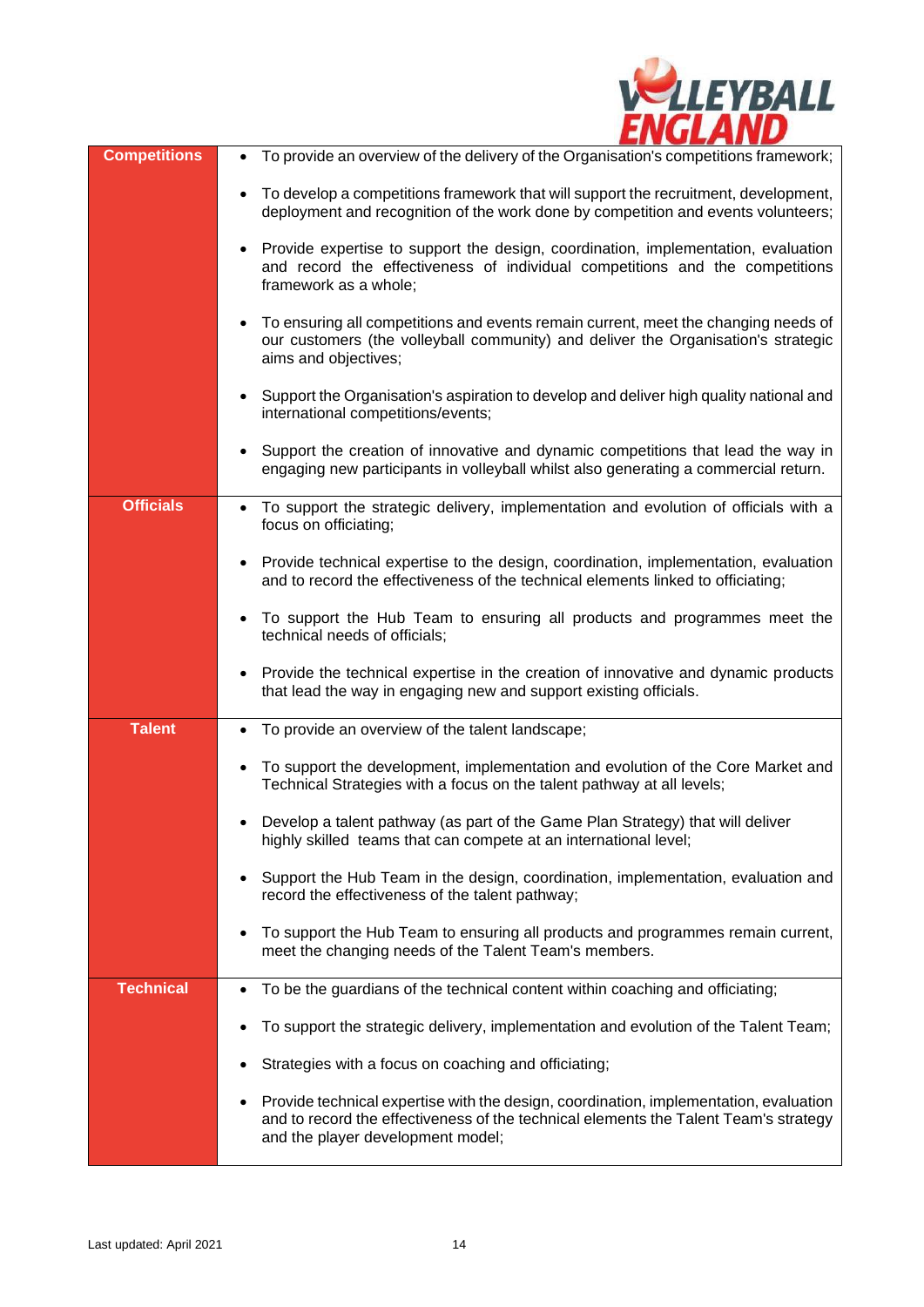

|                                     | To support the Hub Team to ensuring all products and programmes meet the<br>technical needs of coaches and officials;                                                                                                                   |
|-------------------------------------|-----------------------------------------------------------------------------------------------------------------------------------------------------------------------------------------------------------------------------------------|
|                                     | Increase the Organisation's influence within the coaching environments and with<br>agencies associated with coaching (such as UK Coaching) and officiation;                                                                             |
|                                     | Provide the technical expertise in the creation of innovative and dynamic products<br>that lead the way in engaging new and support existing coaches in volleyball whilst<br>also generating a commercial return.                       |
| <b>Regional</b>                     | To support the strategic delivery, implementation and evolution of the Organisation's<br>strategy as it relates to our Core Market;                                                                                                     |
|                                     | To support the Hub Team to ensuring all products and programmes meet the needs<br>of our Core Market;                                                                                                                                   |
|                                     | Provide expertise in the creation of innovative and dynamic products that lead the<br>way in engaging new and support existing members;                                                                                                 |
|                                     | To act as a facilitator in the delivery of the Organisation's strategic plan by working<br>in partnership with the regions and their leads;                                                                                             |
|                                     | Play a significant role in the Organisation's cross-team work to ensure all volunteers<br>are able to deliver, to meet the needs and motivations of the Organisation's Members<br>and participants.                                     |
| <b>Sitting</b><br><b>Volleyball</b> | To act as the guardians of the Sitting Volleyball content within coaching and<br>officiating;                                                                                                                                           |
|                                     | To support the strategic development, delivery, implementation and evolution of the<br>Sitting Volleyball programme with a focus on raising the profile of this part of our<br>sport, competition, club and volunteer development;      |
|                                     | Provide technical expertise with the design, coordination, implementation, evaluation<br>and to record the effectiveness of the Sitting Volleyball elements in the<br>Organisation's strategy;                                          |
|                                     | To support the Hub Team to ensuring all products and programmes meet the<br>technical needs of coaches and officials developing and delivering Sitting Volleyball;                                                                      |
|                                     | Provide the technical expertise in the creation of innovative and dynamic products<br>that lead the way in engaging new and support existing clubs and players within<br>Sitting Volleyball whilst also generating a commercial return. |
| <b>Beach</b><br><b>Volleyball</b>   | To support the strategic development, delivery, implementation and evolution of the<br>Beach Volleyball programme including the VEBT;                                                                                                   |
|                                     | Provide technical expertise with the design, coordination, implementation, evaluation<br>$\bullet$<br>and to record the effectiveness of the Beach Volleyball elements in the<br>Organisation's strategy;                               |
|                                     | To support the Hub Team to ensuring all products and programmes meet the<br>technical needs of coaches and officials developing and delivering Beach Volleyball;                                                                        |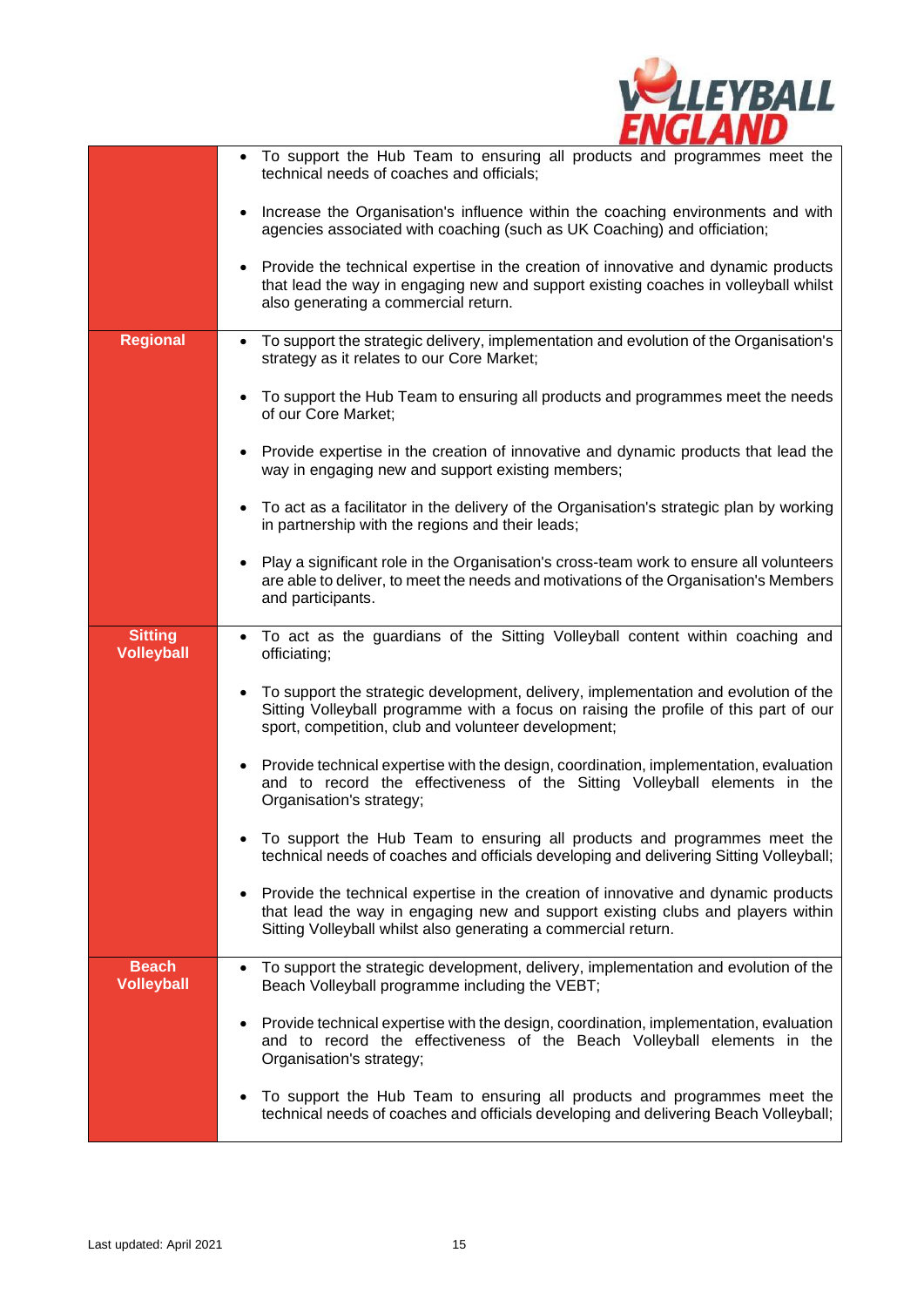

• Provide the technical expertise in the creation of innovative and dynamic products that lead the way in engaging new and support existing clubs and players within Beach Volleyball whilst also generating a commercial return.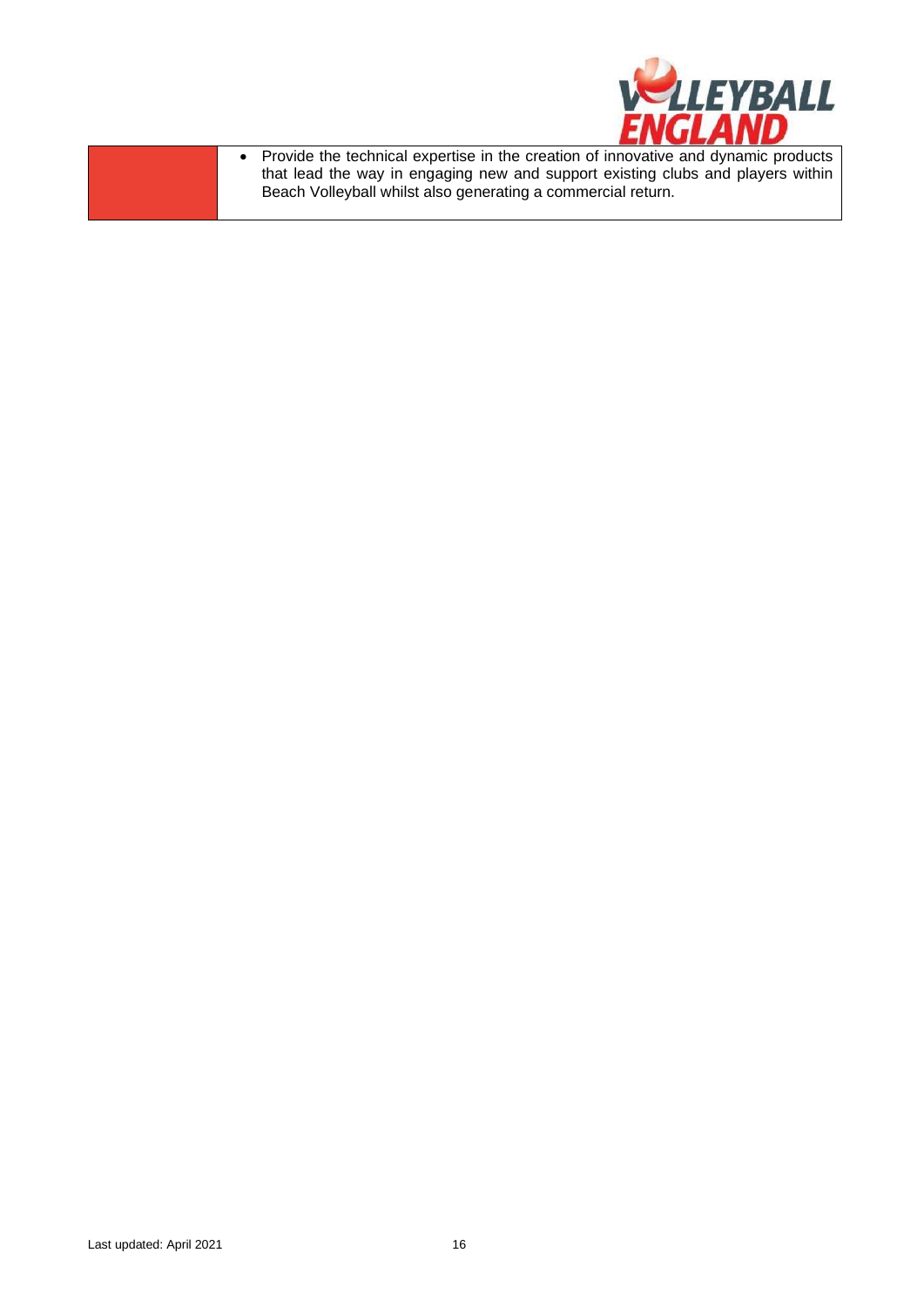

## 5. **PUBLIC INFORMATION AND POLICIES**

- 5.1 The Organisation shall strive at all times to be as open and transparent as possible in their workings.
- 5.2 The Organisation shall publish information on its [website](http://www.volleyballengland.org/about_us/about_us_/governance) in a fair, accurate and understandable manner including information on its governance, structure and strategy.
- 5.3 The Organisation operates a number of policies which each Member accepts and agrees to as a condition of their Membership. These include, but are not limited to, those set out below and any added to the website from time to time.
	- 5.3.1 Good Practice Guidance (including Equality and Diversity, Ethics, Anti-bullying and Block it Out charter, Whistleblowing, Anti-Fraud, Cybersecurity and Health and Safety).
	- 5.3.2 Safeguarding Policy;
	- 5.3.3 Grievance and Disciplinary Policy;
	- 5.3.4 Codes of Conduct;
	- 5.3.5 Complaints Policy;
	- 5.3.6 Data Protection, Data Retention, Privacy Policy and Cookies Policy;
	- 5.3.7 Conflict of Interest Policy;
	- 5.3.8 Terms of Reference for Sub-Groups and Committees;
	- 5.3.9 Terms of Reference for Working Groups; and
	- 5.3.10 Diversity Action Plan.
- 5.4 The rules for each of Indoor, Beach and Sitting competitions can be downloaded from the Organisation's website or are available on request from the Hub Team.
- 5.5 Specific rules and variations to these rules apply. Members can obtain details of these specific rules from the Hub Team.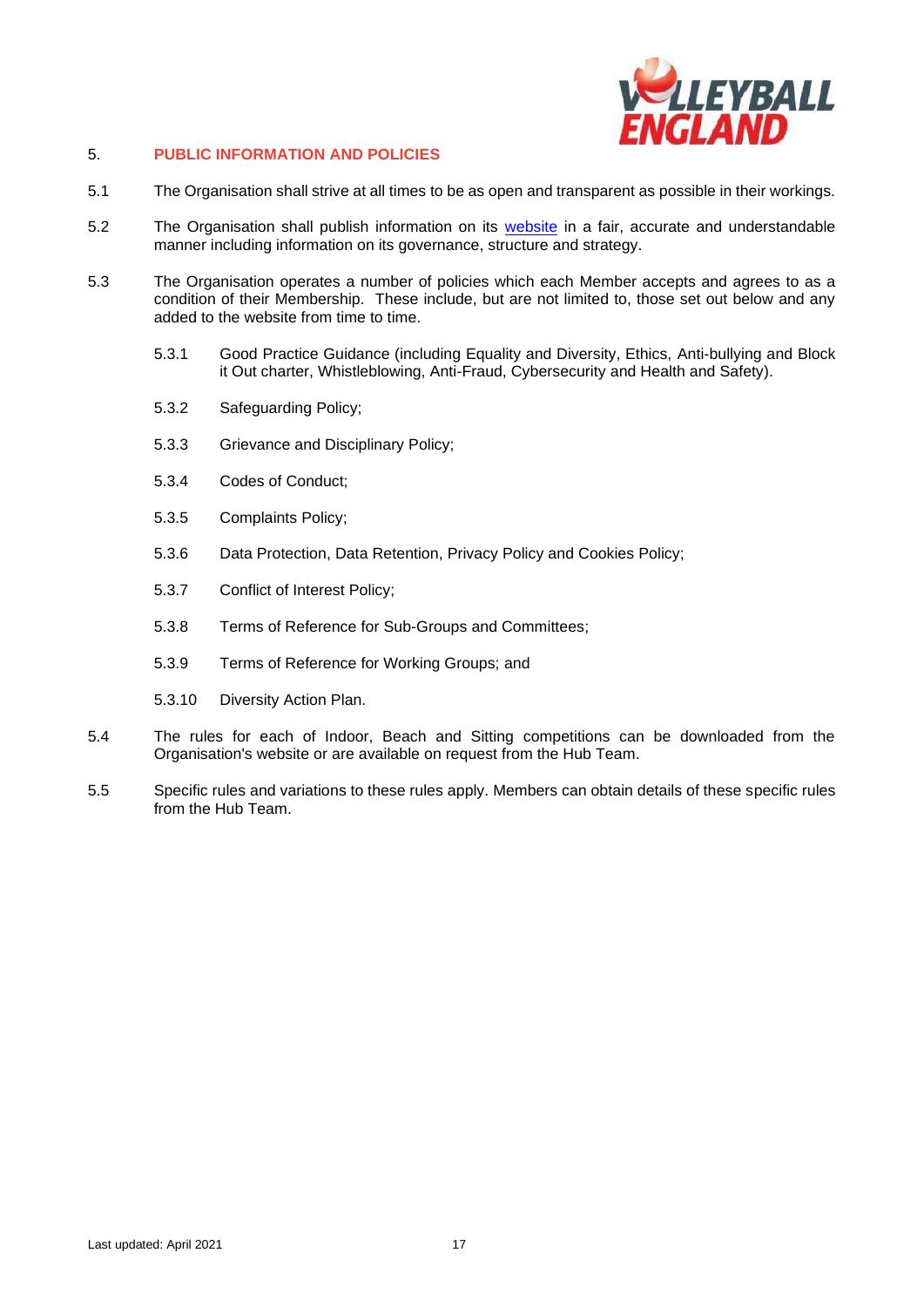#### 6. **GRIEVANCE AND DISCIPLINARY POLICY**

- 6.1 An effective organisation should have a corporate ethos that gives rise to certain standards and expectations from those who are its constituency. If such standards and expectations are set in place then it is self-evident that they need to be monitored and any transgressions dealt with if the organisation is to uphold its underpinning values and beliefs. Within the Organisation defined structures and procedures do exist, established within the framework of the constitution and predicated on the desire to see the laws of natural justice guiding its actions on behalf of the membership.
- 6.2 The Organisation has established a [Grievance and Disciplinary Policy](https://www.volleyballengland.org/about_us/about_us_/governance) in order to achieve this.
- 6.3 In accordance with the Grievance and Disciplinary Policy, the Disciplinary Committee shall be responsible for review of all disciplinary matters and any non-adherence to the Organisation's Codes of Conduct or other policies.
- 6.4 The Disciplinary Committee shall be entitled to request other experts and/or other individuals to assist it in its business. However, no persons that were a party to the ruling given in the original case may be empanelled for any roles as outlined above.
- 6.5 Members are referred to th[e Grievance and Disciplinary Policy](https://www.volleyballengland.org/about_us/about_us_/governance) and th[e Disciplinary Committee Terms](https://www.volleyballengland.org/about_us/about_us_/governance)  [of Reference](https://www.volleyballengland.org/about_us/about_us_/governance) for more information.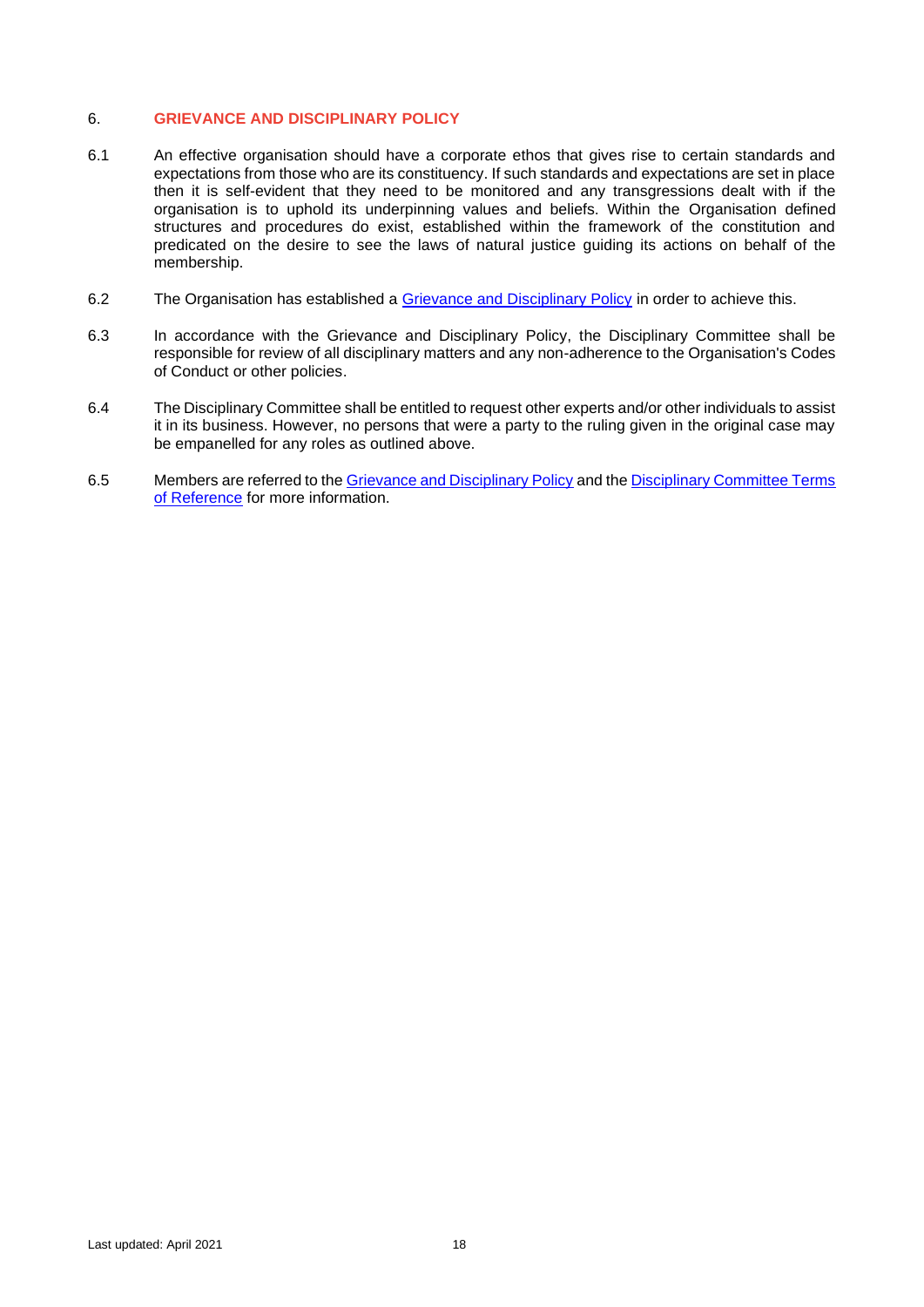## **SCHEDULE 1**

**ORGANISATION STRUCTURE CHART**



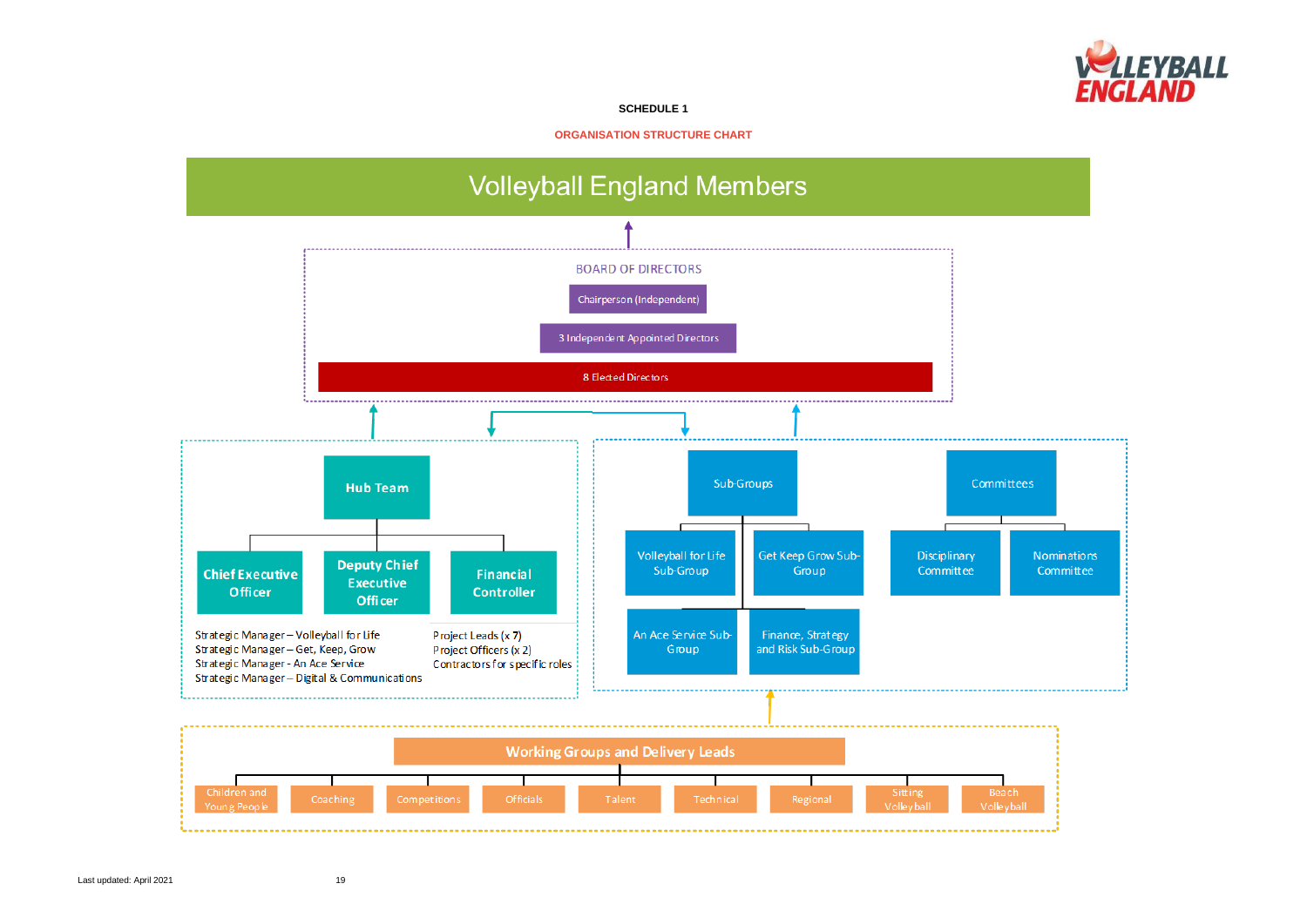

#### **S C H E D U L E 2**

#### **BOARD POSITIONS MATRIX**

| <b>ROLE</b>                                                     | <b>JOB DESCRIPTION AND REQUIRED ATTRIBUTES</b>                                                                           |
|-----------------------------------------------------------------|--------------------------------------------------------------------------------------------------------------------------|
| <b>Chairperson</b>                                              | Responsible for leadership of the Board<br>$\bullet$                                                                     |
| (Independent Appointed<br>Director)                             | Represent the Organisation with international bodies (e.g. FIVB, CEV, World ParaVolley, ECVD)<br>$\bullet$               |
|                                                                 | Represent the Organisation with outside agencies (e.g. SRA, Sport England, UK Sport, National and Local<br>Government)   |
|                                                                 | Represent the Organisation on the British Volleyball Federation Board.<br>$\bullet$                                      |
|                                                                 | Act as a signatory for the Organisation.                                                                                 |
|                                                                 | Discuss with Board members the long term strategy in respect to executive planning and direction.                        |
|                                                                 | Assist Board members with annual target setting and budget making, and to receive annual budget statements.<br>$\bullet$ |
|                                                                 | Monitor Board performance against business programmes and budget targets on an annual basis.                             |
|                                                                 | Be a member of Committees and Sub-Groups as prescribed by the Framework document or by Board agreement.                  |
| Vice-Chairperson                                                | To deputise for the Chair as and when necessary.<br>$\bullet$                                                            |
| (Director - Elected or<br>Independent<br>Appointed<br>Director) | Represent the Organisation as nominated on other bodies.                                                                 |
|                                                                 | Act as liaison with the legal advisor to the Organisation.<br>$\bullet$                                                  |
|                                                                 | Be a member of Committees and Sub-Groups as prescribed by the Framework document or by Board agreement.                  |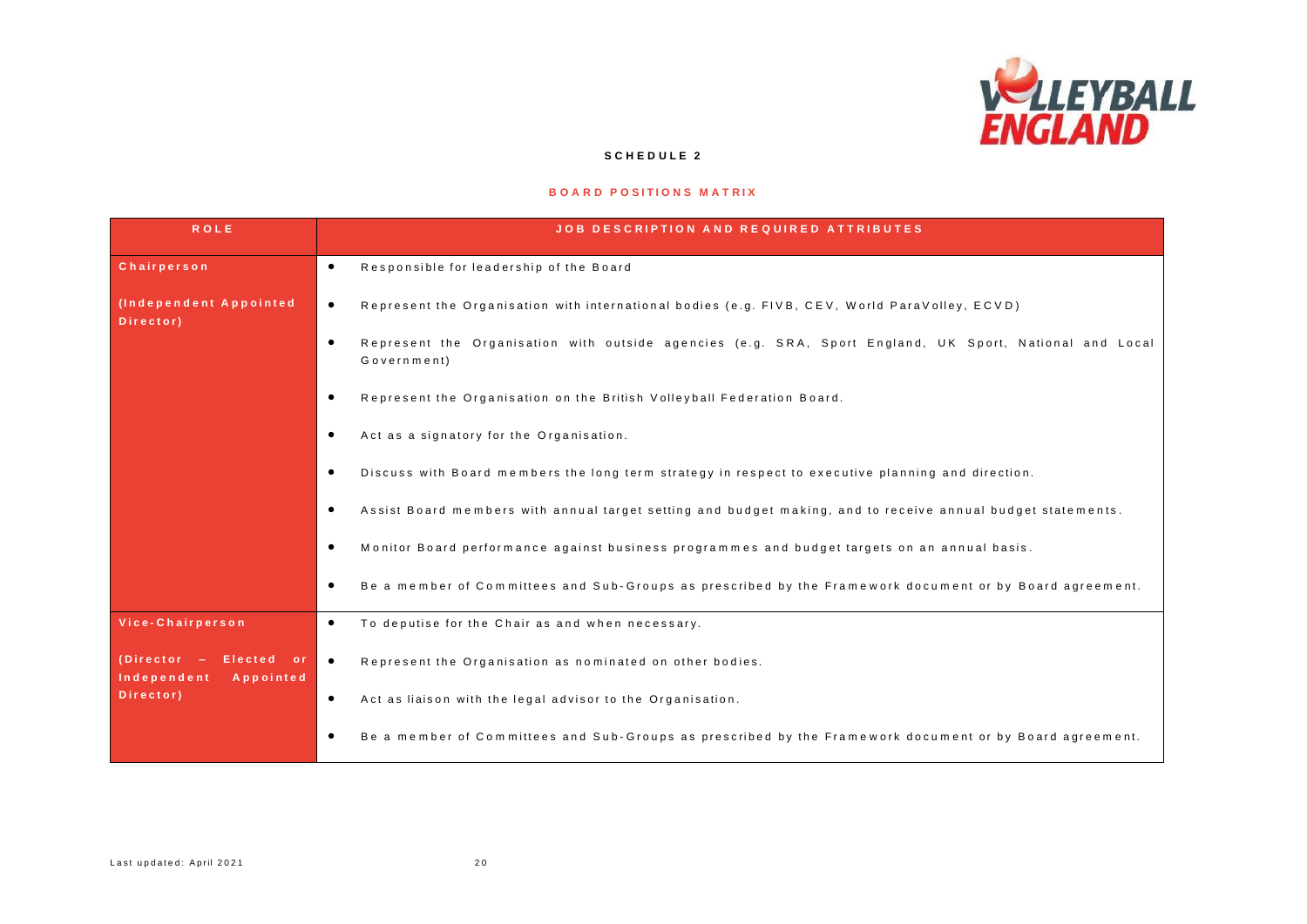

| A <sub>II</sub><br>Independent<br>Appointed Directors and<br><b>Elected Directors</b> | To act as a Director of the Organisation in the best interests of the Organisation with honesty and good faith towards<br>its members, employees, partners, funding agencies, sponsors and of the communities within which the Organisation<br>operates.                                                      |
|---------------------------------------------------------------------------------------|---------------------------------------------------------------------------------------------------------------------------------------------------------------------------------------------------------------------------------------------------------------------------------------------------------------|
|                                                                                       | To use such personal and professional skills together with such contacts, experience and judgement as they may<br>possess with integrity and independence to optimise both the short and long term performance of the Organisation<br>and in particular the areas of her/his own portfolio of responsibility. |
|                                                                                       | To play a full part in enabling the Board to arrive at balanced and objective decisions in the performance of its agreed<br>role and functions.                                                                                                                                                               |
|                                                                                       | To ensure that the objectives of the Organisation, as agreed by the Board, are fully, promptly and properly carried<br>out.                                                                                                                                                                                   |
|                                                                                       | One Independent Appointed Director will be appointed, by the agreement of the Board, as the Senior Independent<br>Director.                                                                                                                                                                                   |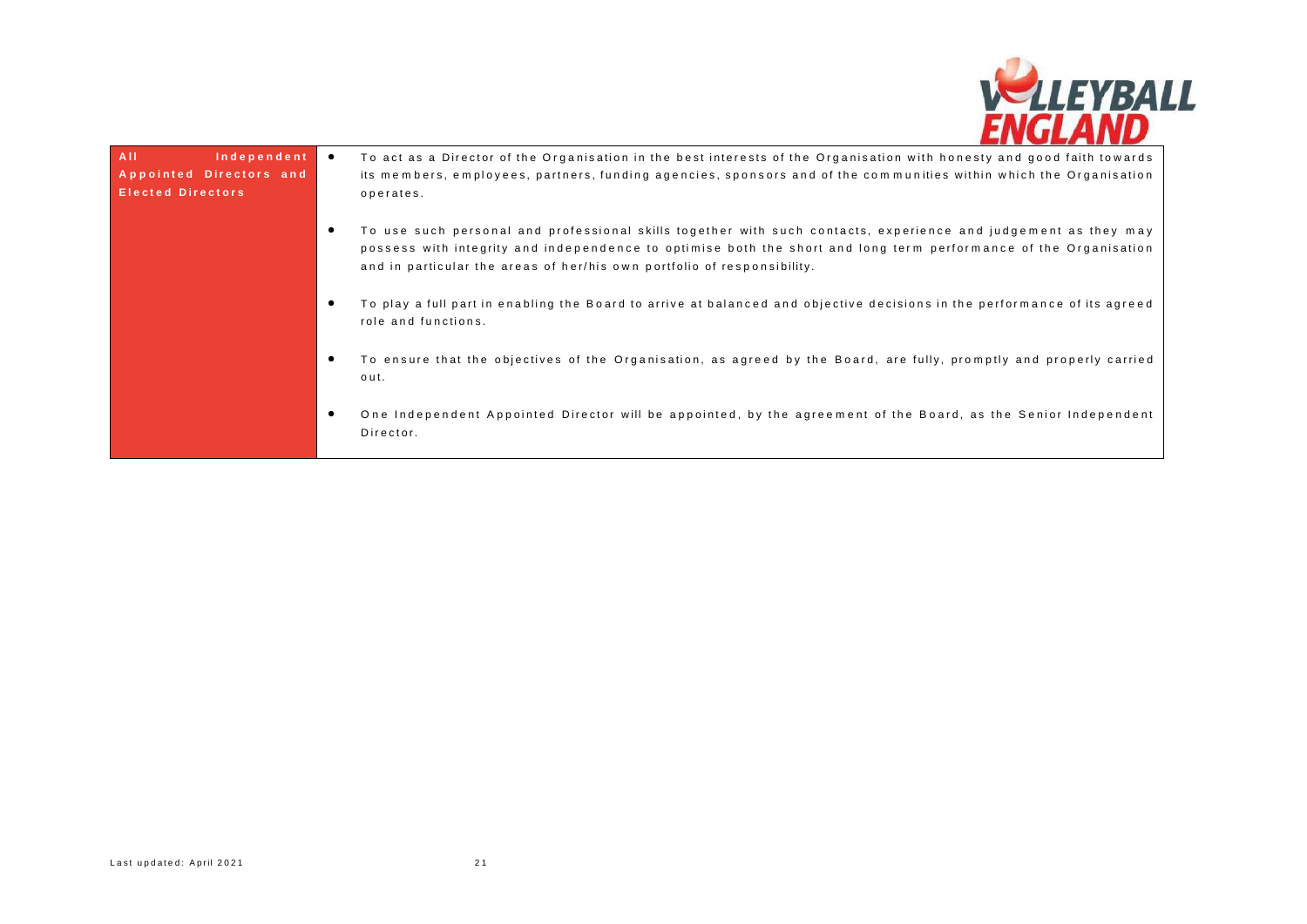

#### **S C H E D U L E 3**

#### **HUB TEAM POSITION MATRIX**

| <b>ROLE</b>                                           | <b>JOB DESCRIPTION AND REQUIRED ATTRIBUTES</b>                                                                                                                                                                                                                                                                                                                                                                                                                                                                                                                                                                                                                                                               |
|-------------------------------------------------------|--------------------------------------------------------------------------------------------------------------------------------------------------------------------------------------------------------------------------------------------------------------------------------------------------------------------------------------------------------------------------------------------------------------------------------------------------------------------------------------------------------------------------------------------------------------------------------------------------------------------------------------------------------------------------------------------------------------|
| Chief Executive Officer (part<br>of SMT)              | The work of the CEO encompasses all aspects of running the sport and the Organisation. This includes liaising with national<br>sporting agencies, advising the Board and taking an interest in all aspects of the sport from grassroots through to<br>international level. The CEO shall lead the Senior Management Team (SMT).<br>The CEO has overall responsibility to ensure that the company has the proper operational controls, administrative and<br>reporting procedures, and people systems in place to effectively grow the organisation and to ensure financial strength<br>and operating efficiency. Some of these responsibilities may be delegated to the Deputy CEO and Financial Controller. |
| Chief<br>Deputy<br>Executive<br>Officer (part of SMT) | The Deputy CEO may deputise for the CEO as and when necessary. The Deputy CEO supports the CEO with the vision<br>and leadership required to implement the Organisation's strategy with a focus on engaging with the sport's core market of<br>existing clubs and players.                                                                                                                                                                                                                                                                                                                                                                                                                                   |
| Financial Controller (part of<br>SMT                  | The Financial Controller works at the Hub and is responsible for financial records, so the Board are able to make decisions<br>based on the financial resources available.<br>Responsible for the preparation and maintenance of all financial records; providing timely, relevant and accurate<br>information to budget holders to help execute the policy of the Organisation.                                                                                                                                                                                                                                                                                                                             |
| Strategic Manager - An Ace<br><b>Service</b>          | Responsible for continuously improving the products and services that most benefit the clubs and the wider volleyball<br>community, while also ensuring they provide healthy revenue streams that enable reinvestment in the sport                                                                                                                                                                                                                                                                                                                                                                                                                                                                           |
| Strategic Manager -<br>Get.<br>Keep, Grow.            | Responsible for the development of the membership packages and supporting systems surrounding the club eco<br>system for club administrators, players, coaches and officials.                                                                                                                                                                                                                                                                                                                                                                                                                                                                                                                                |